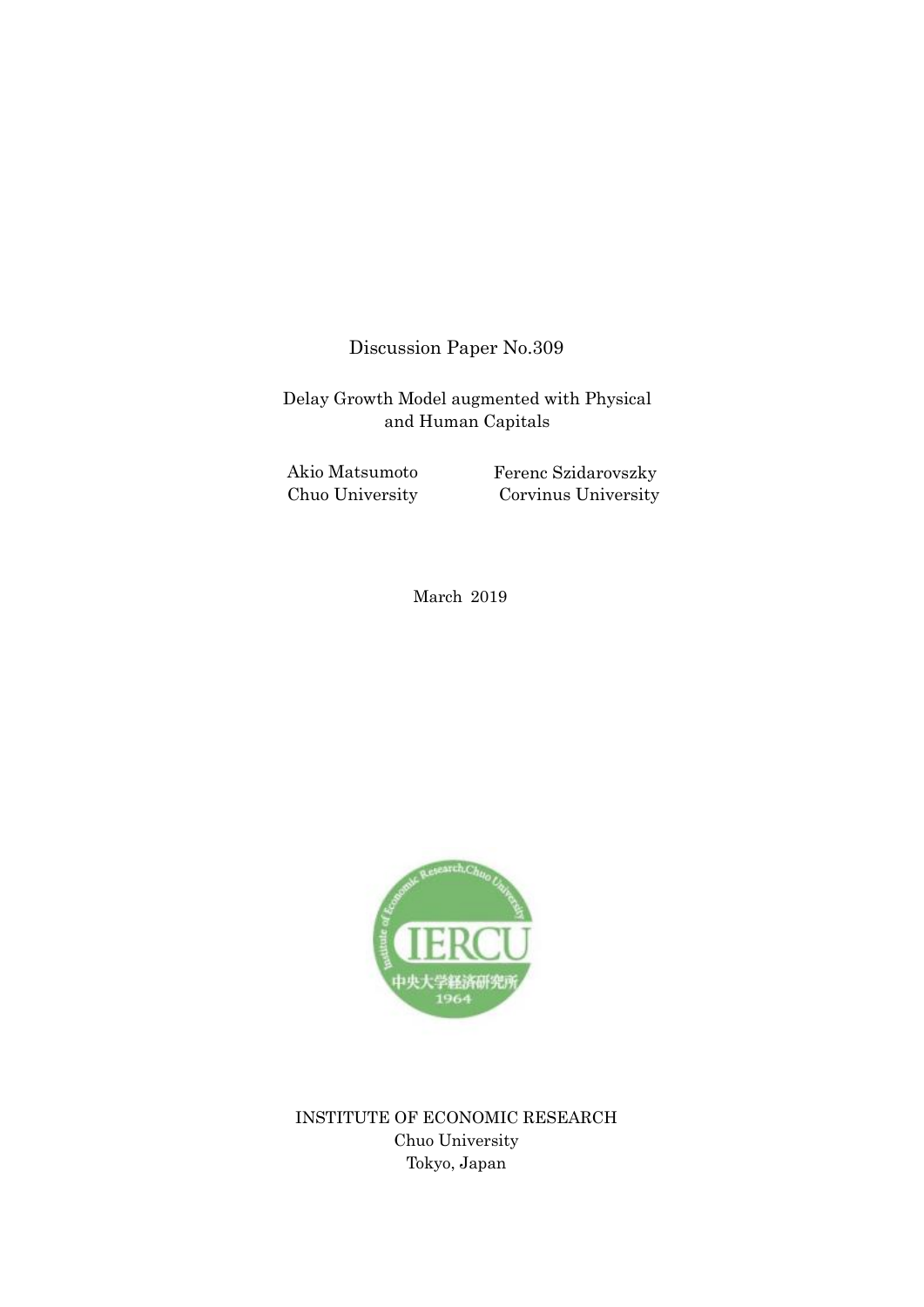# Delay Growth Model augmented with Physical and Human Capitals<sup>∗</sup>

Akio Matsumoto<sup>†</sup> Ferenc Szidarovszky<sup>‡</sup>

#### Abstract

A growth model augmented with physical capital and human capital is modified and used to explain the birth of cyclical dynamics. Crucial feature of the model is the assumption that there are a gestation delay and a maturation delay in constructing physical capital and human capital, respectively. Dynamics is described by a continuous time system of delay differential equations. A stability switching curve is analytically derived on which stability of the model is lost. Its shape is numerically verified and it is confirmed that the two-delay model can generate a wide variety of dynamics from simple dynamics to complex dynamics.

<sup>∗</sup>The first author highly acknowledges the financial supports from the Japan Society for the Promotion of Science (Grant-in-Aid for Scientific Research (C) 16K03556) and Chuo University (Grant for Special Research). The usual disclaimers apply.

<sup>†</sup>Professor, Department of Economics, Chuo University, 742-1, Higashi-Nakano, Hachio ji, Tokyo, 192-0393, Japan; akiom@tamacc.chuo-u.ac.jp

<sup>‡</sup>Professor, Department of Mathematics, Corvinus University, Budapest, Fövám tèr 8, H-1093, Hungary, szidarka@gmail.com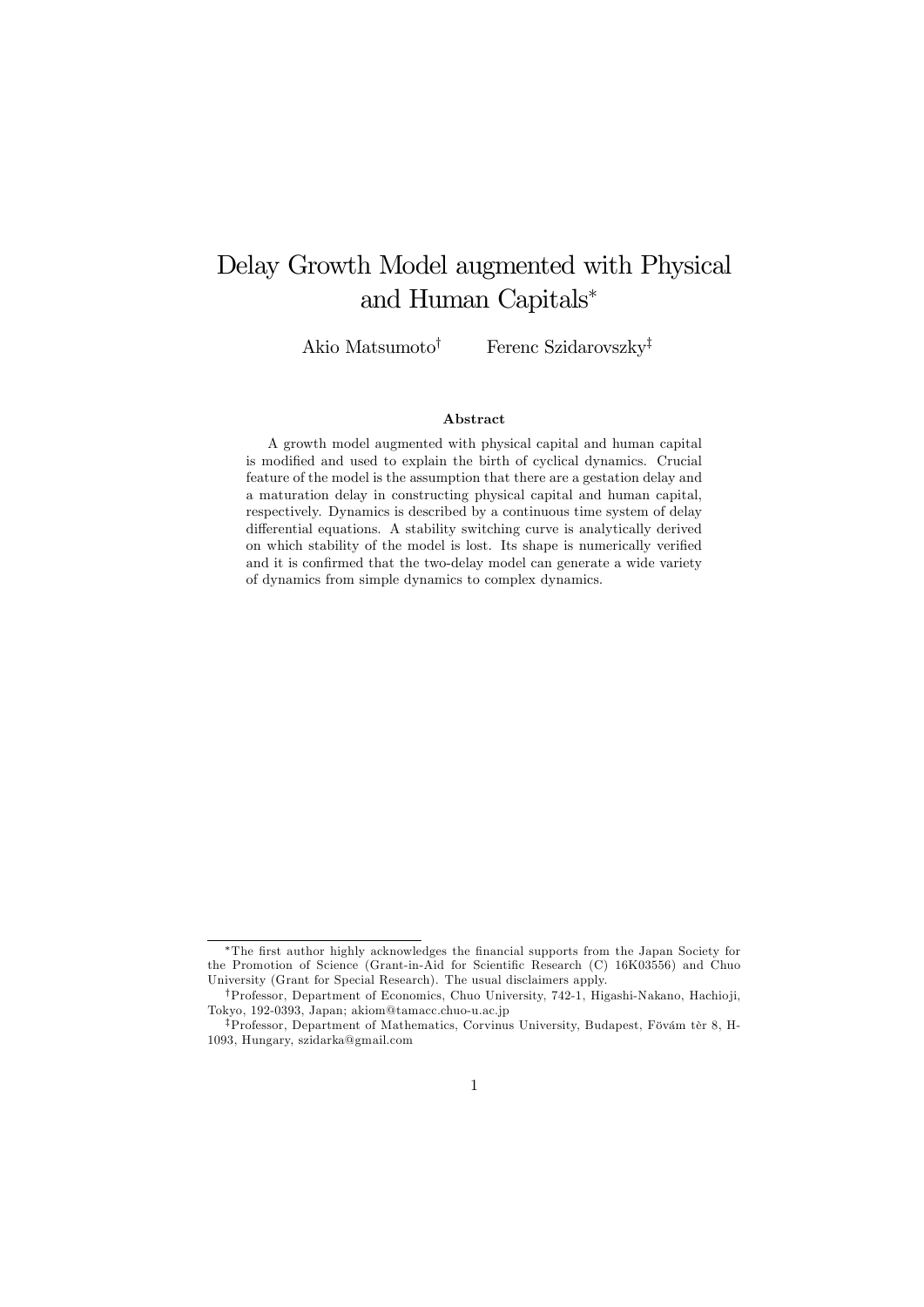### 1 Introduction

It has been well-known by economists that wine is not made in a day. It is also well-known that economic models usually assume instantaneous responses. In consequence, it is not known how to produce mature wine in an economic framework. This study is concerned with problems that arise in a circumstance under which economic variables do not respond immediately. In particular, this study examines dynamics of an extended Solow model augmented with human capital in which physical and human capital incorporate time delays due to gestation time in physical capital and maturation time in human capital. It will be shown that the delays could destabilize an otherwise stable model and generate persistent oscillations that might be compatible with actually observed data.

Since the seminal works of Solow (1956) and Swan (1956), enormous amount of works on economic growth has carried out. There is a wide variety of topics ranging from mathematical analysis containing purely analytic works as well as empirical studies to non-technical works such as review reports of the World Bank, OECD, etc. Nevertheless, the Solow model that we call their model, following a tradition, still stays at the center of economic growth literature and many new perspectives including the current study depart from it. The Solow model itself has a quite simple structure and thus the fundamental questions of existence and stability of its steady state are easily taken care under the conventional neoclassical conditions. In spite of the simple representation of a complex economy, it can capture many real life facts. In particular, the model predicts that the living standard can be higher in a rich country in which the per capita output is higher due to the higher rate of saving and the lower rate of population whereas the living standard can be lower in a poor country in which those critical rates take reversal of those in the rich country. Mankiw, Romer and Weil (1992, MRW henceforth) empirically examine the predictions of the Solow model using a cross country example that comprises 98 countries. Some of the results that MRW obtains are favorable and others are unfavorable: the model correctly predicts the directions of the effects caused by changes in model's parameters such as the saving rate, the depreciation rate, the growth rates of population and the technology; however, it does not accurately give rise to the magnitudes of those effects, which are found to be too large. To make up for this shortcoming, MRW adopts a human capital stock as a factor in the macroeconomic production function, in addition to the physical capital stock and labor.<sup>1</sup> It is then empirically validated that the extended Solow model could be consistent with the international variation in the standard of living, in which about 80% of the cross-country variation in income per capita has been explained. Based on the similar model to that of MRW, Hall and Jones (1999) show that differences in the social infrastructure is crucial for the difference in per capita output between different countries. However, there is diversity of critic on MRW's contribution and model extension, see for example, Klenow

<sup>&</sup>lt;sup>1</sup> Studies on human capital started in the 50s of the last century and it was revealed that investment in human capital increases the efficiency of the production fucntion.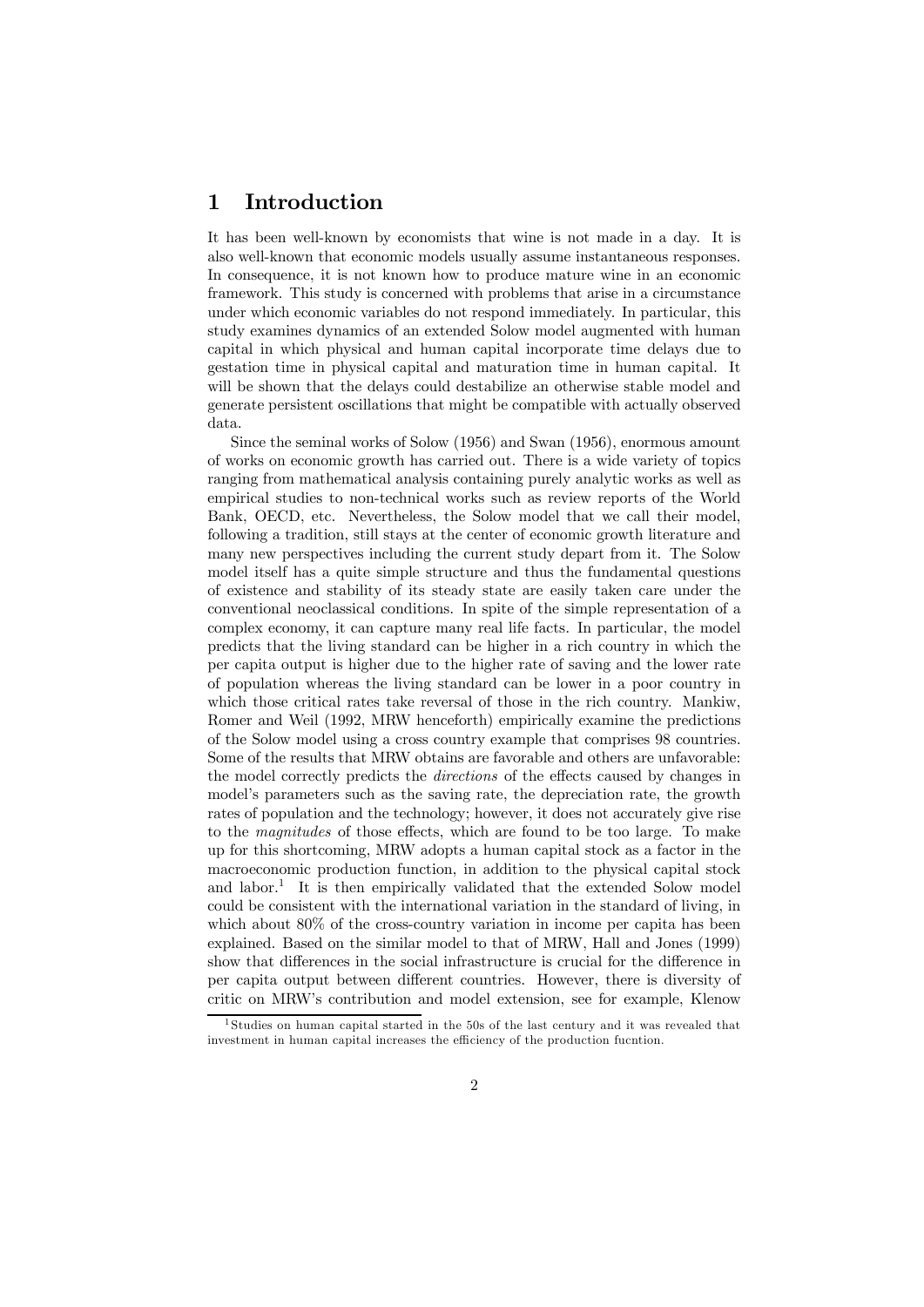and Rodriguez-Clare (1998) and Dinopoulos and Thompson (1999).

In comparison with the cross-country studies, there is only a smaller amount of time-series studies, mainly due to less availability of data, Jones (1995) and Greiner et al. (2005), to name only a few. It is now well known that one of the major stylized facts in advanced countries is a fluctuating positive per capita growth rate of output over time. On the other hand the Solow model predicts convergence to a steady state and no per capita growth is observed unless exogenous technical progress is present. This prediction might not be compatible with time series data. This brings us to the question of the economic conditions for which the model can be, approximately, consistent with the observable evidence. Instability property of the macro model (i.e., the knife-edge problem) addressed by Harrod (1939) and Domer (1946) which was somehow settled down by Solow (1956). After the mid 1970s, a lot of efforts have been devoted to find endogenous sources for non-convergence with applying the recently-developing chaos theory, nonlinear theory and delay theory. Initial research in this direction can be traced back to the classical seminal works in economics, a gestation delay in production by Kalecki (1935), nonlinear investment function by Kaldor (1940), delay in accelerator and nonlinear investment function by Goodwin (1951). Kalecki (1935) is the first to recognize that the capital accumulation does not often respond immediately to changes in investment but rather do so with a time delay and shows that inclusion of such time delays in investment tends to have a destabilizing influence. Since Kalecki's seminal work, it has been conjectured that a production delay could be a source of economic oscillations. Kydland and Prescot (1982) empirically confirm that a production delay could be crucial for explaining aggregate fluctuation. Recently, Zak (1999), Szydlowski and Krawiec (2004) and Guerrini et al. (2018) examine a delay Solow model for the birth of cyclic dynamics. The paper is a continuation of these studies and its main purpose is to carry out a formal stability analysis of the extended Solow model that was used to make empirical testing, however, has not been fully examined yet, especially from a dynamic view point.

The rest of the paper is organized as follows. Section 2 constructs two different versions of the extended Solow model. Section 3 examines a one-delay model. Section 4 introduces delays in physical and human capitals and investigates the two-delay effects on dynamics. Section 5 numerically validates the analytical results obtained in the previous sections. Finally concluding remarks are given in Section 6.

### 2 Extended Growth Model

Before proceeding the analysis, we first review the continuous-time Solow model. Only for the sake of simplicity, a Cobb-Douglas production function is adopted,

$$
Y(t) = K(t)^{\alpha} [A(t)L(t)]^{1-\alpha}, \ 0 < \alpha < 1
$$
 (1)

where t denotes time,  $Y(t)$  represents output,  $L(t)$  labor,  $K(t)$  the physical capital stock and  $A(t)$  the labor-augment technology. The physical capital ac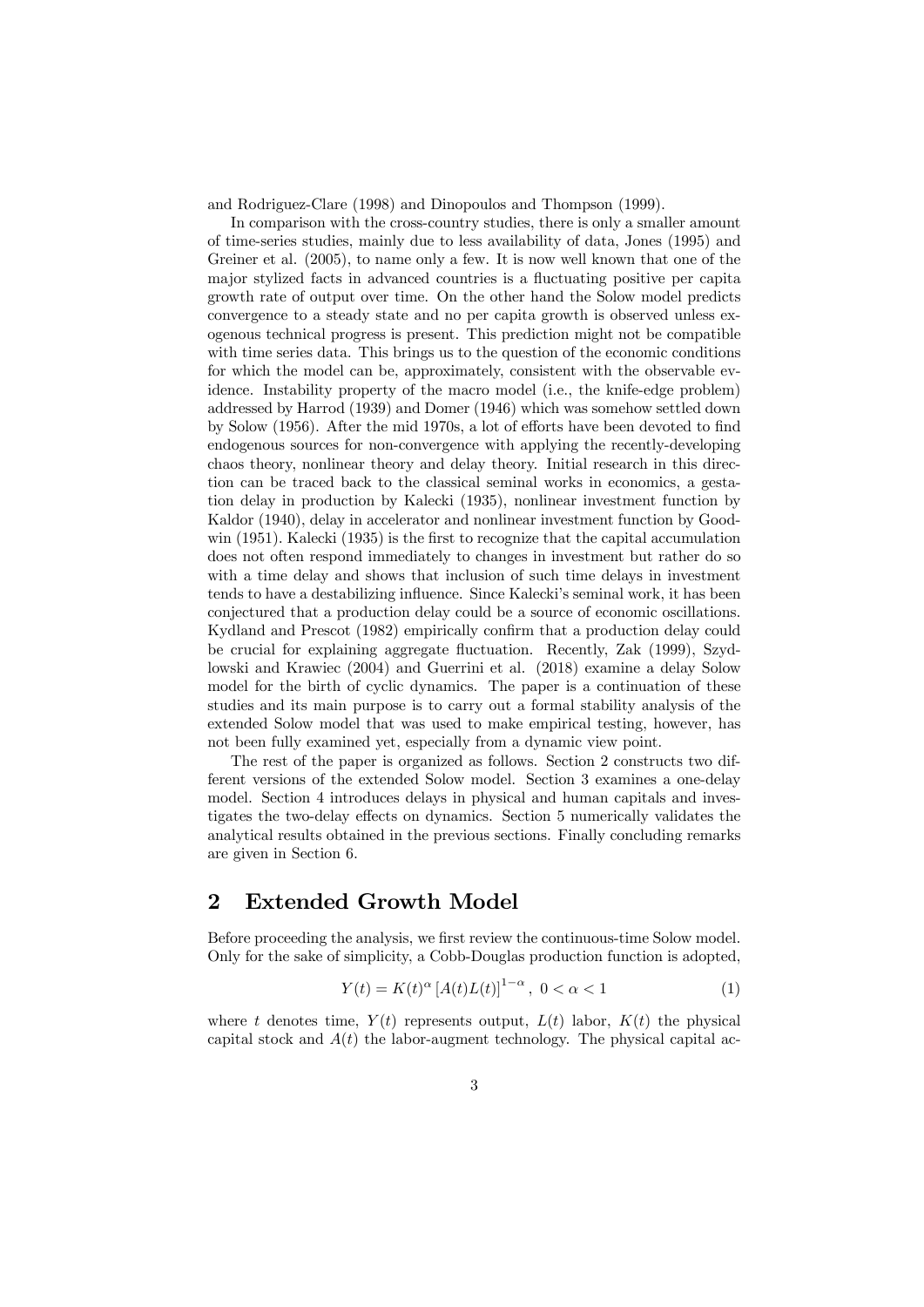cumulation is described by

$$
\dot{K}(t) = sY(t) - \delta K(t) \tag{2}
$$

where the dot over a variable means a time-derivative, s is the saving rate,  $0 \lt s \lt 1$  and  $\delta$  the depreciation rate,  $\delta > 0$ . Dividing the accumulation equation by effective labor  $A(t)L(t)$  transforms it to a per capita form

$$
\dot{k}(t) = sk(t)^{\alpha} - (n + g + \delta)k(t)
$$
\n(3)

where

$$
k(t) = \frac{K(t)}{A(t)L(t)}, \ y(t) = \frac{Y(t)}{A(t)L(t)} = k(t)^{\alpha}
$$

and the constant growth rates of labor and technology are  $n$  and  $g$ , respectively.

A positive steady state is denoted by  $k_S^*$  at which  $\dot{k}(t) = 0$  for all  $t \ge 0$ ,

$$
k_S^* = \left(\frac{s}{n+g+\delta}\right)^{\frac{1}{1-\alpha}}.
$$

At the steady state, the stock of physical capital and output are growing at the constant rate  $n + g$ ,

$$
\frac{\dot{K}(t)}{K(t)} = \frac{\dot{Y}(t)}{Y(t)} = n + g.
$$

It is to be noticed that both growth rates are exogenously given and thus the growth of per capita output occurs only due to exogenous technology change.

In the following, we further summarize two versions of the extended Solow model augmented with human capital.

### 2.1 Jones Version

Jones (1998) replaces labor with the human capital in the production function,

$$
Y(t) = K(t)^{\alpha} \left[ A(t)H(t) \right]^{1-\alpha}
$$

showing  $H$ , the stock of the human capital, is related with labor  $L$  according to

$$
H(t) = e^{\phi(E)} L(t)
$$

showing that  $H$  is a result of labor trained with  $E$  years of schooling (education) and  $\phi(E)$  with  $\phi'(E) > 0$  and  $\phi(0) = 0$  reflects the efficiency of a unit labor with E years of education to one with no education. The Jones version is identical with the Solow model when  $E = 0$ . Dividing the production function by  $A(t)H(t)$  gives

$$
\tilde{y}(t) = \tilde{k}(t)^{\alpha}
$$

where

$$
\tilde{y} = \frac{y}{Ae^{\phi(E)}}
$$
 and  $\tilde{k} = \frac{k}{Ae^{\phi(E)}}$ .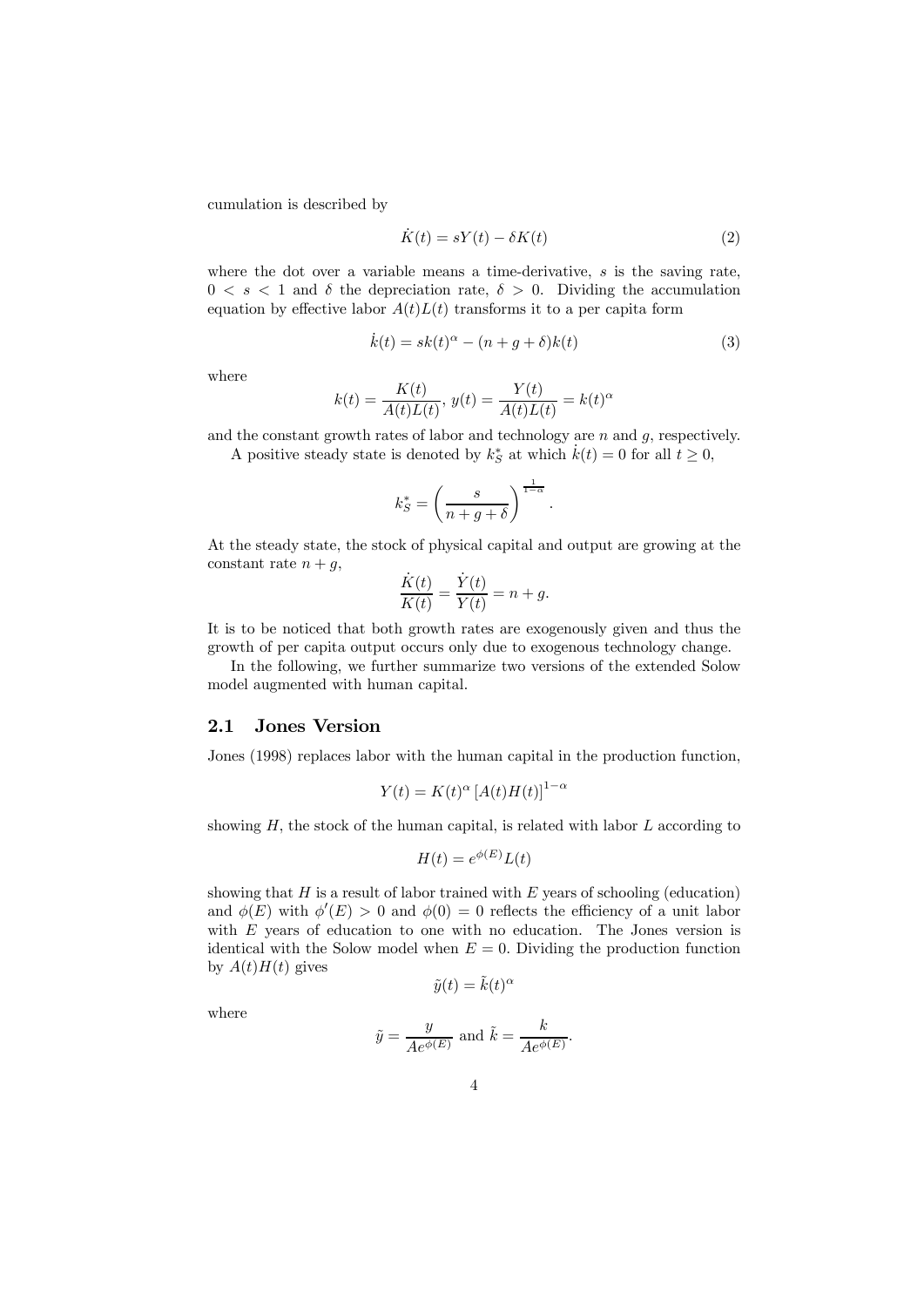The accumulation of the physical capital per capita is, dropping tilde from  $\tilde{y}$ and  $k$ ,

$$
\dot{k}(t) = sy(t) - (n + g + \delta)k(t).
$$
 (4)

This equation (4) is essentially the same as the accumulation equation (3) of the Solow model, implying that replacing labor with human capital does not affect the basic properties of the Solow model. The larger saving rate leads to a larger per capita output while the larger rate of population decreases the per capita output, as in the Solow model,

$$
\frac{\partial y}{\partial s} > 0 \text{ and } \frac{\partial y}{\partial n} < 0.
$$

### 2.2 MRW version

MRW assumes an extended Cobb-Douglas production function to have three factors,

$$
Y(t) = K(t)^{\alpha} H(t)^{\beta} [A(t)L(t)]^{1-\alpha-\beta}
$$

where  $1 - \alpha - \beta > 0$ ,  $\alpha > 0$  and  $\beta > 0$ . H is the stock of human capital and defined differently from Jones (1998). Physical capital and human capital are formed by saving a  $s_k$ -fraction and  $s_h$ -fraction of output with  $s_k > 0$ ,  $s_h > 0$  and  $s_k + s_h < 1$ . The accumulation of these per capital capital stocks is determined by  $\vec{k}$ 

$$
\dot{k}(t) = s_k k(t)^{\alpha} h(t)^{\beta} - (n+g+\delta) k(t)
$$
  
\n
$$
\dot{h}(t) = s_h k(t)^{\alpha} h(t)^{\beta} - (n+g+\delta) h(t)
$$
\n(5)

where  $k(t)$  is already defined and  $h(t)$  is the stock of human capital per capital defined by

$$
h(t) = \frac{H(t)}{A(t)L(t)}.
$$

A steady state is defined by

$$
k^* = \left(\frac{s_k^{1-\beta} s_h^{\beta}}{n+g+\delta}\right)^{\frac{1}{1-\alpha-\beta}},
$$
  

$$
h^* = \left(\frac{s_k^{\alpha} s_h^{1-\alpha}}{n+g+\delta}\right)^{\frac{1}{1-\alpha-\beta}}.
$$
  
(6)

Nonnegative values of  $k^*$  and  $h^*$  lead the following conditions at the steady state at which  $\dot{k}(t) = \dot{h}(t) = 0$ ,

$$
s_k (k^*)^{\alpha - 1} (h^*)^{\beta} = c,
$$
  
\n
$$
s_h (k^*)^{\alpha} (h^*)^{\beta - 1} = c
$$
\n(7)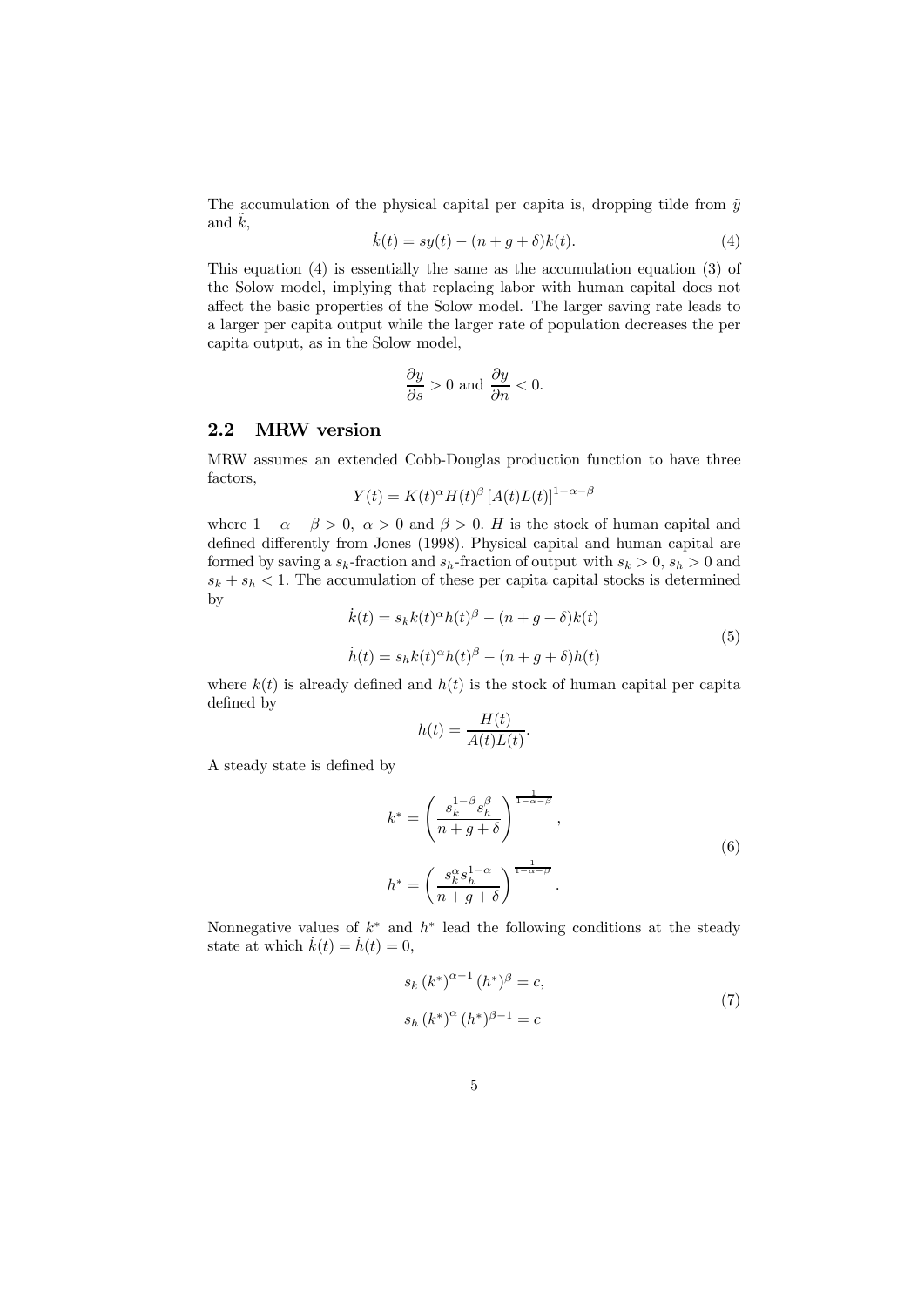with  $n + q + \delta = c$ . As shown shortly after, the dynamic system (5) converges to the steady state under the assumption of diminishing returns to scale (i.e.,  $\alpha + \beta < 1$ :

**Theorem 1** The positive stationary point  $(h^*, k^*)$  of extended Solow model (5) is locally asymptotically stable.

To assert stability graphically, Figure 1 illustrates a phase diagram in which the red curve describes the  $\dot{k}(t)=0$  locus and the blue curve the  $\dot{h}(t)=0$ locus.<sup>2</sup> It can be seen that as indicated by arrows, all trajectories approach the stationary point that is the positive intersection of the red and blue curves. The physical capital, human capital and output grow at the same rate of  $n + g$ , as in the Solow model,

$$
\frac{\dot{K}(t)}{K(t)} = \frac{\dot{H}(t)}{H(t)} = \frac{\dot{Y}(t)}{Y(t)} = n + g
$$

while the per capita variables are on the balanced growth path and grow at the exogenously given rate of the technology change,



Figure 1. Phase diagram of no-delay model (5)

### 3 One Delay Model

The Jones version, which is essentially the same as the Solow model, could be a prototype model embodying the human capital. Its dynamics has two phases. In

 $s_k = s_h = 3/10, c = 1/10$  and  $\alpha = \beta = 1/3$ .

 $2$ The parameter values are specified only for the sake simplicity as follows,

Any other values are possible and generate essentially the same phase diagram.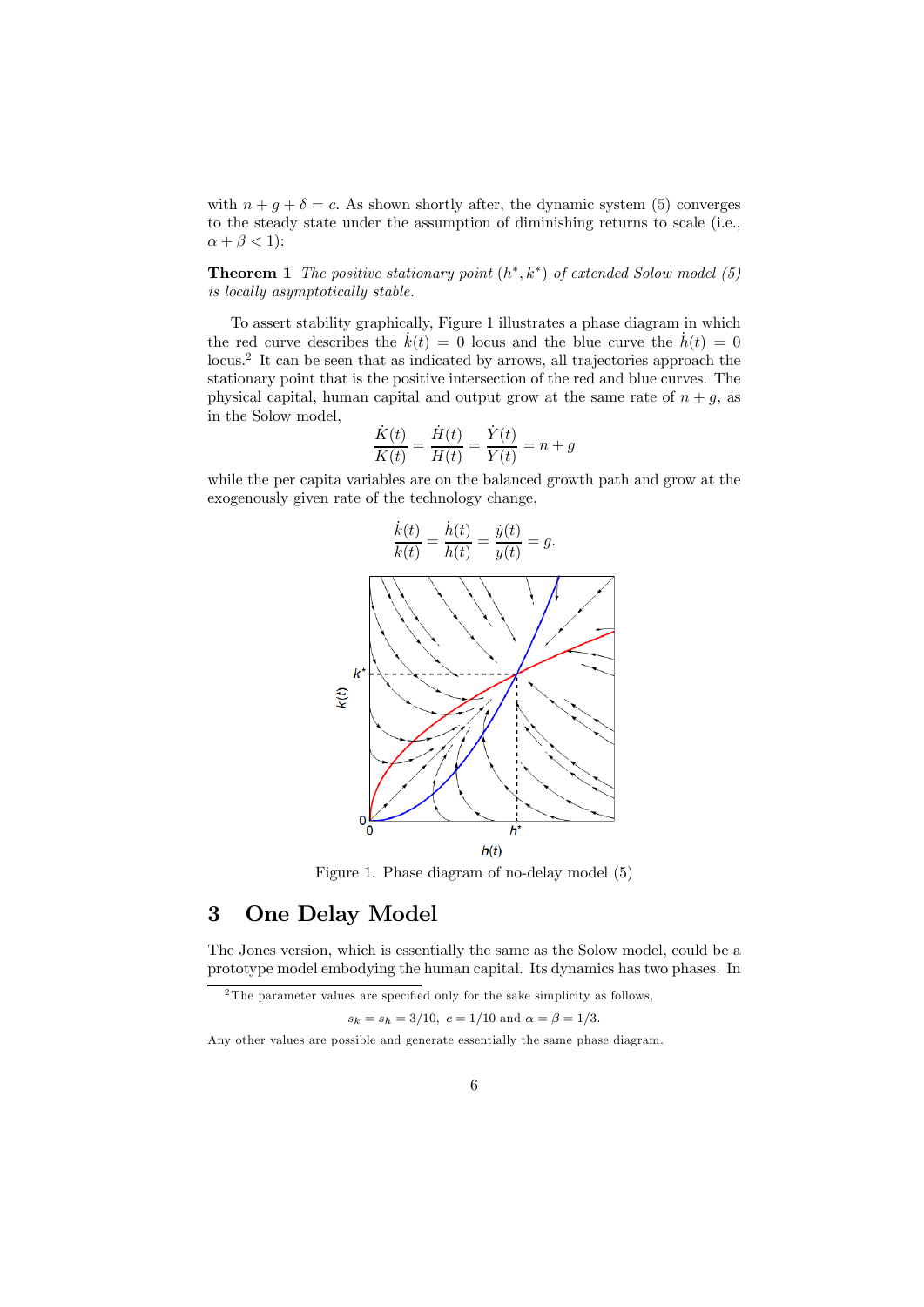the first phase, the economy starting at any initial state sooner or later converges to the steady state. On a transition path to the steady state, per capita growth is positive and becomes zero when it arrives at the steady state. In the second phase the long-run dynamics is conducted by the population growth and the technological development. We focus on the evolution of the economy in the first phase. To this end, we assume the following to get rid of the exogenous shocks.

#### Assumption  $n = g = 0$ .

Further, if we consider the Kaleckian gestation delay  $\tau$  in the production process, the per capital capital stock at time  $t$  in continuous time is expressed by

$$
k(t) = \int_{-\infty}^{t-\tau} i(T) e^{-\delta[(t-\tau)-T]} dT
$$

where  $i(T)$  is investment at time T,

$$
i(T) = sk(T)^a.
$$

Differentiating this equation with respect to  $t$  yields the delay equation of capital accumulation,

$$
\dot{k}(t) = sk(t - \tau)^a - \delta k(t). \tag{8}
$$

If the capital starts depreciation after it is installed, then equation (8) should be

$$
\dot{k}(t) = sk(t - \tau)^a - \delta k(t - \tau). \tag{9}
$$

Guerrini et al. (2019) show that a steady state of equation (8) is locally asymptotically stable for any value of  $\tau$  and also that there is a critical value  $\tau_0$  such that the steady state of equation (9) is locally asymptotically stable for  $\tau < \tau_0$ and unstable for  $\tau > \tau_0$ . Science the Jones version of the extended Solow model has essentially the same dynamic structure as that of the Solow model, if it has a delay only in the production process, then the delay is harmless and if there is also a delay in depreciation, then the delay version can be unstable and might generate cyclic oscillations of the per capita variables.

We now turn attention to delay version of MRS stock accumulation system of physical and human capitals

$$
\dot{k}(t) = s_k k(t - \tau_k)^{\alpha} h(t - \tau_h)^{\beta} - \delta k(t - \tau_k)
$$
  
\n
$$
\dot{h}(t) = s_h k(t - \tau_k)^{\alpha} h(t - \tau_h)^{\beta} - \delta h(t - \tau_h)
$$
\n(10)

with  $\tau_k \geq 0$  and  $\tau_h \geq 0$ . Linearizing each equation of (10) gives

$$
\dot{k}(t) = \left[ \alpha s_k (k^*)^{\alpha - 1} (h^*)^{\beta} - \delta \right] k(t - \tau_k) + \beta s_k (k^*)^{\alpha} (h^*)^{\beta - 1} h(t - \tau_h),
$$
  

$$
\dot{h}(t) = \alpha s_h (k^*)^{\alpha - 1} (h^*)^{\beta} k(t - \tau_k) + \left[ \beta s_h (k^*)^{\alpha} (h^*)^{\beta - 1} - \delta \right] h(t - \tau_h).
$$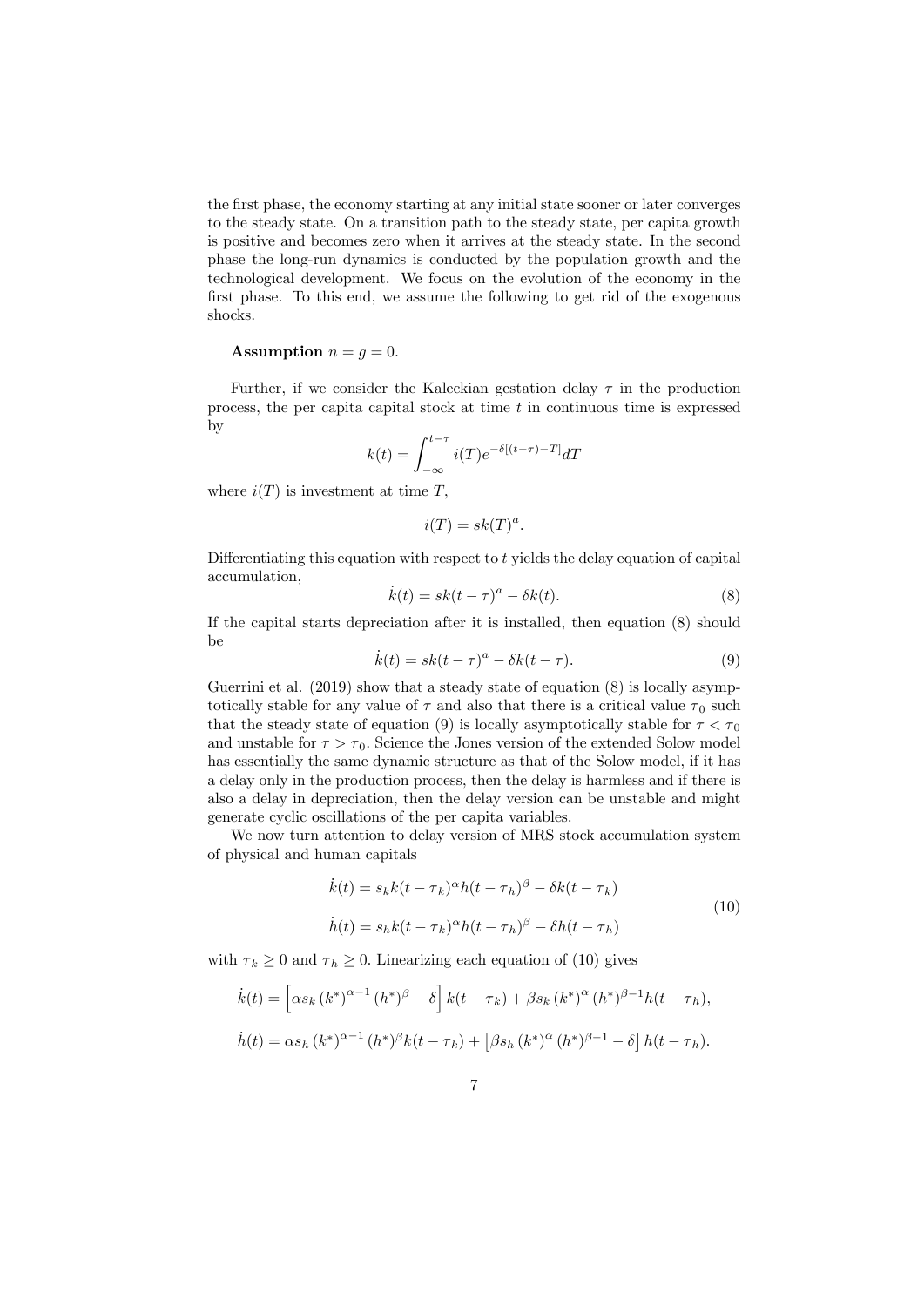Using the relations in (7) yields the linearized delay system,

$$
\dot{k}(t) = \delta(\alpha - 1)k(t - \tau_k) + \beta \delta \frac{s_k}{s_h} h(t - \tau_k),
$$
  
\n
$$
\dot{h}(t) = \alpha \delta \frac{s_h}{s_k} k(t - \tau_h) + \delta(\beta - 1)h(t - \tau_h).
$$
\n(11)

The corresponding characteristic equation is

$$
\left\{\lambda - \delta(\alpha - 1)e^{-\lambda \tau_k}\right\} \left\{\lambda - \delta(\beta - 1)e^{-\lambda \tau_h}\right\} - \alpha \beta \delta^2 e^{-\lambda(\tau_k + \tau_h)} = 0
$$

or

$$
P_0(\lambda) + P_1(\lambda)e^{-\lambda \tau_k} + P_2(\lambda)e^{-\lambda \tau_k} + P_3(\lambda)e^{-\lambda(\tau_k + \tau_k)} = 0 \tag{12}
$$

where

$$
P_0(\lambda) = \lambda^2,
$$
  
\n
$$
P_1(\lambda) = \delta(1 - \alpha)\lambda,
$$
  
\n
$$
P_2(\lambda) = \delta(1 - \beta)\lambda,
$$
  
\n
$$
P_3(\lambda) = \delta^2(1 - \alpha - \beta).
$$

As a benchmark, we start with the no-delay case in which  $\tau_k = \tau_h = 0$ . The characteristic equation (12) is now written as

$$
\lambda^2 + \delta \left[ (1 - \alpha) + (1 - \beta) \right] \lambda + \delta^2 \left( 1 - \alpha - \beta \right) = 0. \tag{13}
$$

Since the linear coefficient and the constant term are both positive, the roots are either real negative or complex with negative real parts implying asymptotical stability. This result without Assumption (that is,  $\delta$  should be replaced with c) proves Theorem 1 that shows local stability of the stationary state in the no-delay model, (5).

We next consider a one-delay case of  $\tau_k = \tau_h = \tau$ , a first approximation of the circumstance in which a difference between gestation time and the maturation time is small. The corresponding characteristic equation is obtained from (12) with appropriate replacement,

$$
\lambda^2 + \delta(2 - \alpha - \beta)\lambda e^{-\lambda \tau} + \delta^2(1 - \alpha - \beta)e^{-2\lambda \tau} = 0
$$

or multiplying both sides by  $e^{\lambda \tau}$  transforms it to

$$
\lambda^2 e^{\lambda \tau} + \delta (2 - \alpha - \beta) \lambda + \delta^2 (1 - \alpha - \beta) e^{-\lambda \tau} = 0.
$$
 (14)

Suppose that  $\lambda = i\omega$  with  $\omega > 0$  is a root of (14) for some  $\tau$ . Separating the real and imaginary parts presents two equations,

$$
[\delta^2 (1 - \alpha - \beta) - \omega^2] \cos \omega \tau = 0,
$$
  

$$
- [\delta^2 (1 - \alpha - \beta) + \omega^2] \sin \omega \tau + \delta (2 - \alpha - \beta) \omega = 0.
$$
 (15)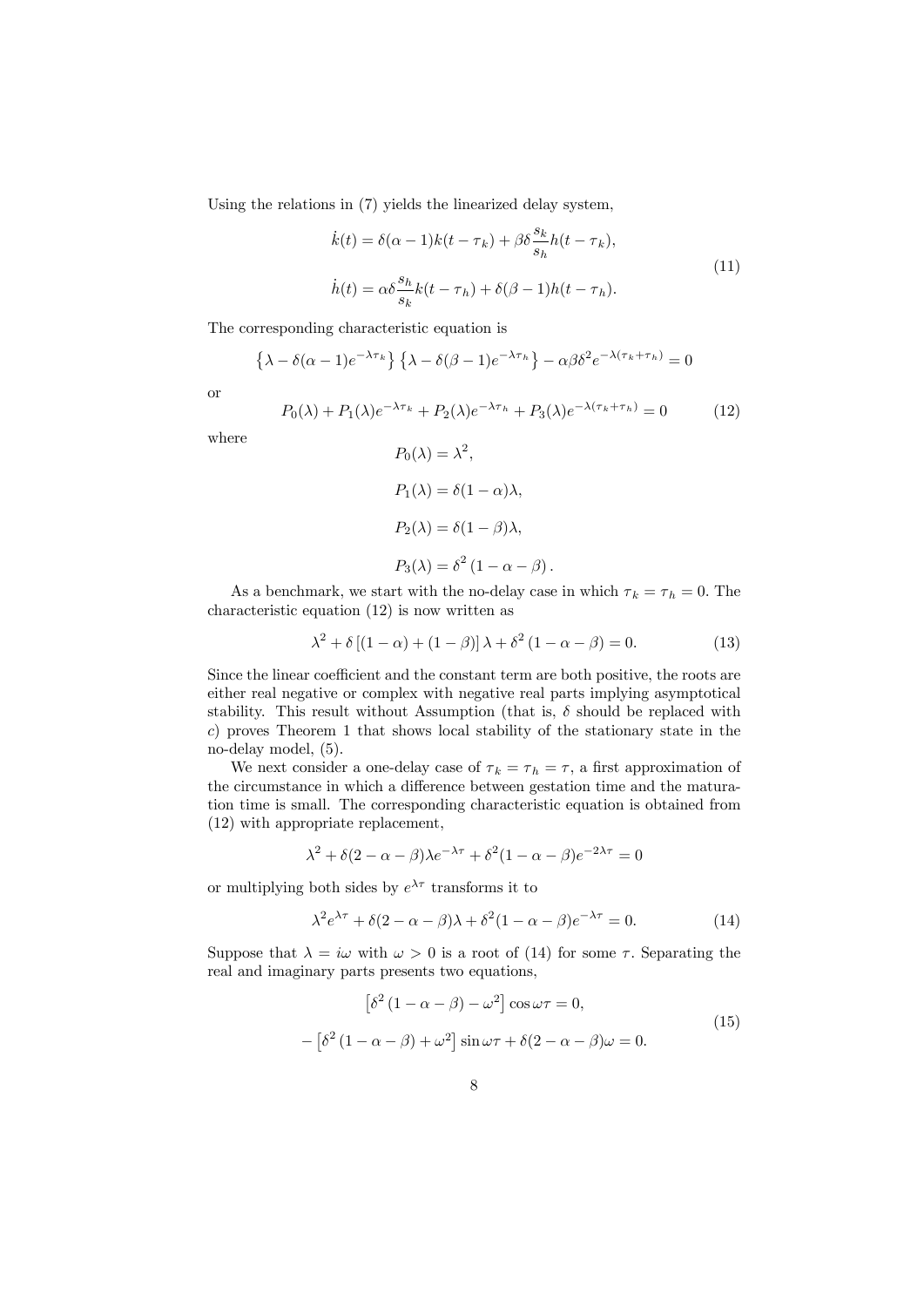If we assume  $\omega^2 = \delta^2 (1 - \alpha - \beta)$  in the first equation of (15), then the second equation leads to

$$
\sin \omega \tau = \frac{2 - \alpha - \beta}{2\sqrt{1 - \alpha - \beta}} > 1
$$

where the inequality is due to

$$
[1 + (1 - \alpha - \beta)]^2 - 4(1 - \alpha - \beta) = (\alpha + \beta)^2 > 0.
$$

Hence we have the following from the first equation,

$$
\cos \omega \tau = 0
$$
 and  $\sin \omega \tau = \pm 1$ .

If  $\sin \omega \tau = -1$ , then the second equation becomes

$$
\omega^2 + \delta(2 - \alpha - \beta)\omega + \delta^2(1 - \alpha - \beta) = 0
$$

that is identical with (13), implying that both roots are either real negative or complex with negative real parts. No stability switch occurs. If  $\sin \omega \tau = +1$ , then the second equation,

$$
\omega^2 - \delta(2 - \alpha - \beta)\omega + \delta^2(1 - \alpha - \beta) = 0
$$

yields two positive roots,

$$
\omega_{\pm} = \frac{1}{2} \left\{ \delta(2 - \alpha - \beta) \pm \sqrt{\delta^2 (2 - \alpha - \beta)^2 - 4\delta^2 (1 - \alpha - \beta)} \right\}
$$

that is further reduced to

$$
\omega_{-} = \omega(1 - \alpha - \beta) \text{ and } \omega_{+} = \delta.
$$

Hence the critical values of the delay are

$$
\tau_{+,n} = \frac{1}{\omega_+} \left( \frac{\pi}{2} + 2n\pi \right) \text{ and } \tau_{-,n} = \frac{1}{\omega_-} \left( \frac{\pi}{2} + 2n\pi \right) \text{ for } n = 0, 1, 2, \dots.
$$

We need to determine the sign of the derivative of  $\text{Re}[\lambda(\tau)]$  in order to verify the direction of stability switching. Differentiating (14) with respect to  $\tau$  at the point where  $\lambda(\tau)$  is purely imaginary, we have

$$
\{2\lambda e^{\lambda \tau} + \delta(2 - \alpha - \beta) + \tau \left[\lambda^2 e^{\lambda \tau} - \delta^2 (1 - \alpha - \beta) e^{-\lambda \tau}\right]\} \frac{d\lambda}{d\tau}
$$

$$
= -\lambda \left[\lambda^2 e^{\lambda \tau} - \delta^2 (1 - \alpha - \beta) e^{-\lambda \tau}\right].
$$

For convenience, we study  $(d\lambda/d\tau)^{-1}$ , instead of  $d\lambda/d\tau$ ,

$$
\left(\frac{d\lambda}{d\tau_k}\right)^{-1} = \frac{2\lambda e^{\lambda \tau} + \delta(2 - \alpha - \beta)}{-\lambda \left[\lambda^2 e^{\lambda \tau} - \delta^2 (1 - \alpha - \beta)e^{-\lambda \tau}\right]} - \frac{\tau}{\lambda}
$$

$$
= -\frac{1}{\lambda^2} - \frac{\tau}{\lambda}
$$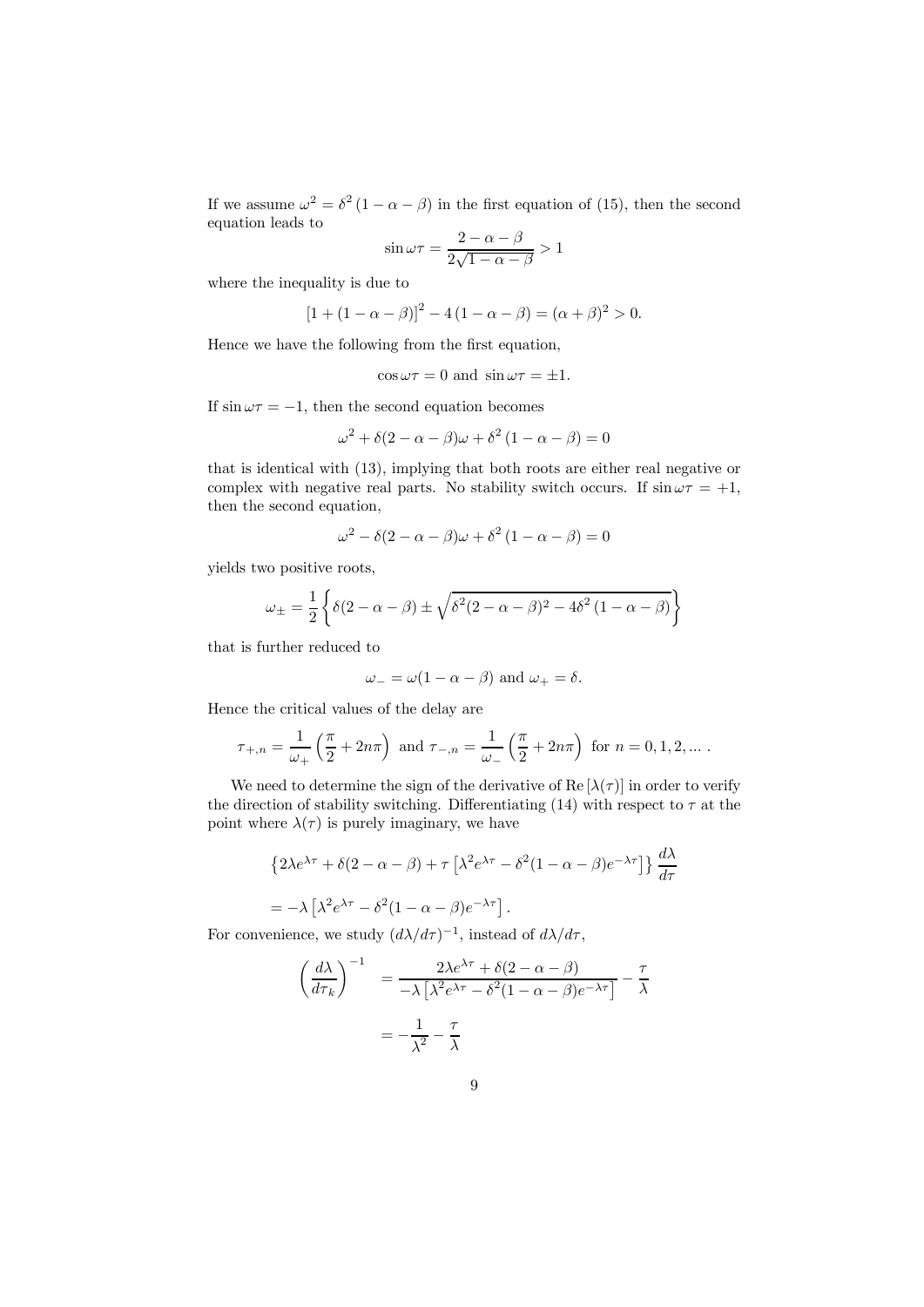where (14) is used from the first step to the second step. Therefore inserting  $\lambda = i\omega_+$  with  $\omega = \omega_+$  or  $\omega = \omega_-$  and taking the real part gives

$$
\operatorname{Re}\left[\left(\frac{d\lambda}{d\tau}\right)^{-1}_{\lambda=i\omega}\right] = \operatorname{Re}\left[\frac{1}{\omega^2} - \frac{\tau}{i\omega}\right] = \frac{1}{\omega^2} > 0.
$$

The last inequality implies that the crossing of the imaginary axis is from left to right at all critical values. Therefore stability is lost at the smallest critical value  $\tau_{+,0}$  and stability cannot be regained later.

**Theorem 2** The stationary state of the delay MRS model (10) with  $\tau_x = \tau_y$  $\tau$  is locally asymptotically stable for  $\tau < \tau_{+,0}$  and unstable for  $\tau > \tau_{+,0}$ . Furthermore, it undergoes a Hopf bifurcation at  $\tau > \tau_{+,0}$  where  $\tau_{+,0}$  is the smallest critical value and defined as

$$
\tau_{+,0} = \frac{\pi}{2\omega_+}.
$$

## 4 Two Delay Model

We now suppose that  $\tau_k > 0$  and  $\tau_h > 0$  and find all pure complex roots of the characteristic equation of (12).<sup>3</sup> We can also assume that  $\lambda = i\omega$  with  $\omega > 0$ . Substituting this solution into (12) presents the following form of the characteristic equation,

$$
P_0(i\omega) + P_1(i\omega)e^{-i\omega\tau_k} + P_2(i\omega)e^{-i\omega\tau_k} + P_3(i\omega)e^{-i\omega(\tau_k + \tau_k)} = 0 \tag{16}
$$

where

$$
P_0(i\omega) = -\omega^2,
$$
  
\n
$$
P_1(i\omega) = i\delta(1-\alpha)\omega,
$$
  
\n
$$
P_2(i\omega) = i\delta(1-\beta)\omega,
$$
  
\n
$$
P_3(i\omega) = \delta^2(1-\alpha-\beta).
$$

Applying the method developed by Matsumoto and Szidarovszky (2018) based on Lin and Wang (2012), we can derive the set of points  $(\tau_k, \tau_h)$  for which the delay dynamic system (10) might lose stability. Equation (16) can be written as

$$
P_0(i\omega) + P_1(i\omega)e^{-i\omega\tau_k} + (P_2(i\omega) + P_3(i\omega)e^{-i\omega\tau_k})e^{-i\omega\tau_k} = 0.
$$
 (17)

Since  $|e^{-\lambda \tau_h}| = 1$ , equation (17) has solution if and only if

$$
|P_0(i\omega) + P_1(i\omega)e^{-i\omega\tau_k}| = |P_2(i\omega) + P_3(i\omega)e^{-i\omega\tau_k}|
$$

<sup>3</sup> It is possible to introduce two different delays into the Jones model. See Guerrini et al. (2018).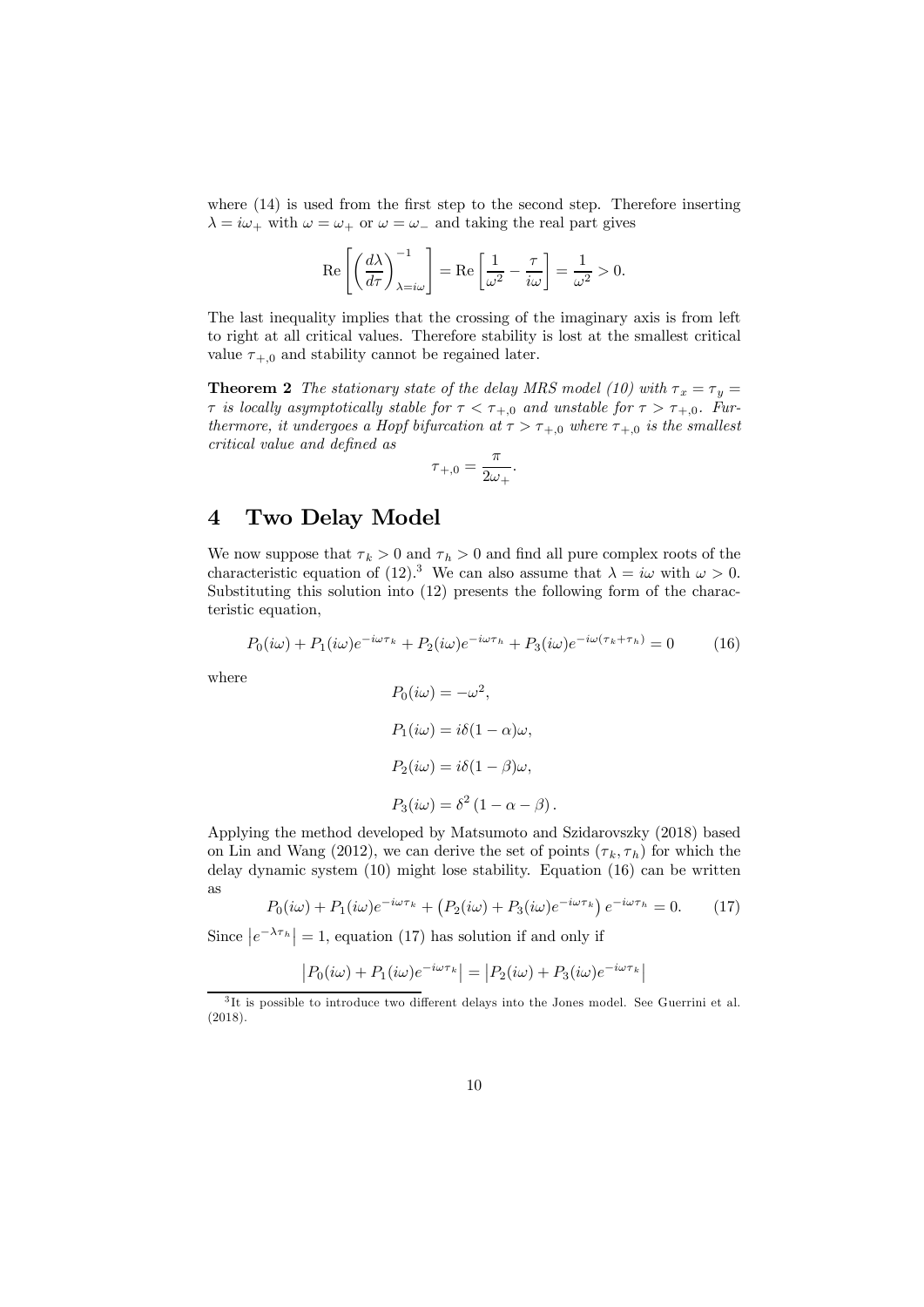or equivalently,

$$
\begin{aligned} \left(P_0(i\omega) + P_1(i\omega)e^{-i\omega\tau_k}\right)\left(\bar{P}_0(i\omega) + \bar{P}_1(i\omega)e^{i\omega\tau_k}\right) \\ = \quad &\left(P_2(i\omega) + P_3(i\omega)e^{-i\omega\tau_k}\right)\left(\bar{P}_2(i\omega) + \bar{P}_3(i\omega)e^{i\omega\tau_k}\right) \end{aligned}
$$

where over-bar indicates complex conjugate. After some calculations, the last equation can be rewritten as

$$
|P_0|^2 + |P_1|^2 - |P_2|^2 - |P_3|^2 = 2A_k(\omega)\cos\omega\tau_k - 2B_k(\omega)\sin\omega\tau_k
$$
 (18)

where the argument of  $P_i$  is omitted for the sake of notational simplicity and

$$
A_k(\omega) = \text{Re}(P_2\bar{P}_3 - P_0\bar{P}_1) \text{ and } B_k(\omega) = \text{Im}(P_2\bar{P}_3 - P_0\bar{P}_1).
$$

Using  $P_i(i\omega)$  for  $i = 0, 1, 2, 3$ , we can obtain

$$
P_2\bar{P}_3 - P_0\bar{P}_1 = i c\omega \left[ \delta^2 (1-\beta)(1-\alpha-\beta) - \omega^2 (1-\alpha) \right].
$$

Hence

$$
A_k(\omega)=0
$$

and

$$
B_k(\omega) = \delta \omega \left[ \delta^2 (1 - \beta)(1 - \alpha - \beta) - \omega^2 (1 - \alpha) \right]
$$

.

The sign of  $B_k(\omega)$  is indeterminate. Denoting the left hand side of equation (18) by  $f(\omega)$ , we confirm solutions of (18), that is,  $f(\omega) = -2B_k(\omega) \sin \omega \tau_k$ . We first examine the case of  $B_k(\omega)=0$  and then proceed to the case of  $B_k(\omega)\neq 0$ .

## **4.1** Case I:  $B_k(\omega) = 0$

Let  $\omega_k$  be the positive solution of  $B_k(\omega)=0$ ,

$$
\omega_k = \delta \sqrt{\frac{(1-\beta)(1-\alpha-\beta)}{1-\alpha}} > 0.
$$

Substituting  $P_i(i\omega)$  for  $i = 0, 1, 2, 3$  into  $f(\omega)$  gives

$$
f(\omega) = \omega^4 + \delta^2(\beta - \alpha)(2 - \alpha - \beta)\omega^2 - \delta^4(1 - \alpha - \beta)^2.
$$

Solving  $f(\omega)=0$  for  $\omega^2$  presents a positive solution,

$$
\omega_{+}^{2} = \frac{-\delta^{2}(\beta - \alpha)(2 - \alpha - \beta) + \sqrt{\delta^{4}(\beta - \alpha)^{2}(2 - \alpha - \beta)^{2} + 4\delta^{4}(1 - \alpha - \beta)^{2}}}{2} > 0.
$$

If  $\alpha = \beta$ , then the critical value and the positive solution become identical,

$$
\omega_k^2 = \omega_+^2 = \delta^2 (1 - 2\alpha) > 0
$$

and if  $\alpha \neq \beta$ , then  $\omega_k^2 \neq \omega_+^2$  since it is easy to see that  $f(\omega_k) \neq 0$ . Thus there is no solution for  $\tau_k$  since equation (18) is contradicted. On the other hand, if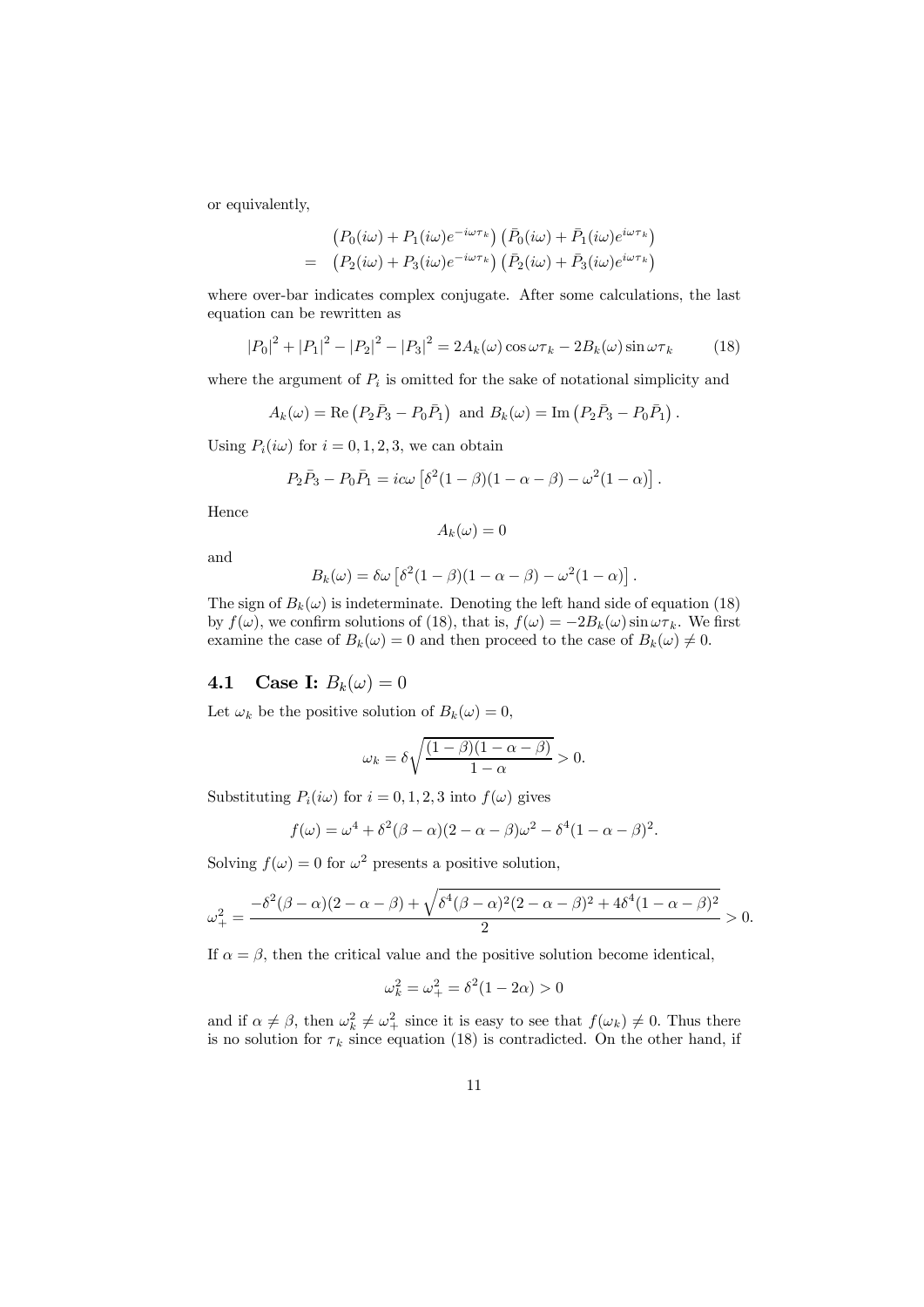$\alpha = \beta$ , then  $f_k(\omega) = 0$  for  $\omega = \omega_k$  and the corresponding values of  $\tau_h$  can be obtained from equation (17) as

$$
e^{-i\omega\tau_h} = -\frac{P_0(i\omega) + P_1(i\omega)e^{-i\omega\tau_k}}{P_2(i\omega) + P_3(i\omega)e^{-i\omega\tau_k}}
$$
\n(19)

where the absolute value of the right hand side is unity for all values of  $\tau_k$ . Therefore there are infinitely many solutions of  $\tau_h$  because of trigonometric functions. A locus of  $\tau_k$  and  $\tau_h$  satisfying (19) is called a *crossing curve* on which roots of (17) cross the imaginary axis when  $\tau_i$  changes and  $\tau_j$  is fixed  $(i, j = k, h, i \neq j)$ . Since the zero solution of (11) is locally asymptotically stable in case of no delays and stability with positive delays could depend on their lengths, there might be a curve on which the stability of the steady state changes.

An explicit form of  $\tau_h$  satisfying equation (19) is derived as follows. Due to the Euler's formula, (19) can be rewritten as

$$
\cos \omega \tau_h - i \sin \omega \tau_h = \frac{\omega^2 - \delta \omega (1 - \alpha) \sin \omega \tau_k - i \delta \omega (1 - \alpha) \cos \omega \tau_k}{\delta^2 (1 - \alpha - \beta) \cos \omega \tau_k + i \left[ \delta \omega (1 - \beta) - \delta^2 (1 - \alpha - \beta) \sin \omega \tau_k \right]}.
$$
\n(20)

The right hand side is next developed. Multiplying the denominator and the numerator of (20) by the conjugate of the denominator, the denominator, after arranging the terms, becomes

$$
D = \delta^2 \left[ \delta^2 (1 - \alpha - \beta)^2 + \omega^2 (1 - \beta)^2 - 2\delta \omega (1 - \beta)(1 - \alpha - \beta) \sin \omega \tau_k \right].
$$

The new numerator can be denoted by  $M + iN$  where the real part is

$$
M = -(\delta \omega)^2 \alpha \beta \cos \omega \tau_k
$$

and the imaginary part is

$$
N = -\delta\omega \left\{ \delta^2 (1-\alpha)(1-\alpha-\beta) + \omega^2 (1-\beta) - \delta\omega [2(1-\alpha-\beta) + \alpha\beta] \sin \omega \tau_k \right\}.
$$

Comparing the left hand side of (20) with  $M/D + iN/D$  presents

$$
\cos \omega \tau_h = \frac{M}{D} \text{ and } \sin \omega \tau_h = -\frac{N}{D}.\tag{21}
$$

The graphs of  $M/D$  and  $-N/D$  are illustrated for  $\tau_k \in [0, 20\sqrt{3}\pi/\omega]$  with the benchmark parameter values of  $\alpha = 1/3$ ,  $\beta = 1/3$  and  $\delta = 1/10$  in Figure 2. The red  $M/D$  curve intersects the horizontal axis twice at which  $\cos \omega \tau_k =$ 0, implying that  $\omega \tau_k = \pi/2$  at point B and  $\omega \tau_k = 3\pi/2$  at point D,

$$
\tau_k^B = \frac{\pi}{2\omega_k} \simeq 24.72 \text{ and } \tau_k^D = \frac{3\pi}{2\omega_k} \simeq 81.62.
$$

It is also seen that the blue  $-N/D$  curve intersects the horizontal axis twice at which  $N = 0$  or

$$
\sin \omega \tau_k = \frac{\delta^2 (1 - \alpha)(1 - \alpha - \beta) + \omega_k^2 (1 - \beta)}{\delta \omega_k [2(1 - \alpha - \beta) + \alpha \beta]}
$$

$$
= \frac{2(1 - \alpha)\sqrt{1 - 2\alpha}}{(\alpha - 2)^2 - 2} < 1 \text{ for } 0 < \alpha < \frac{1}{2}.
$$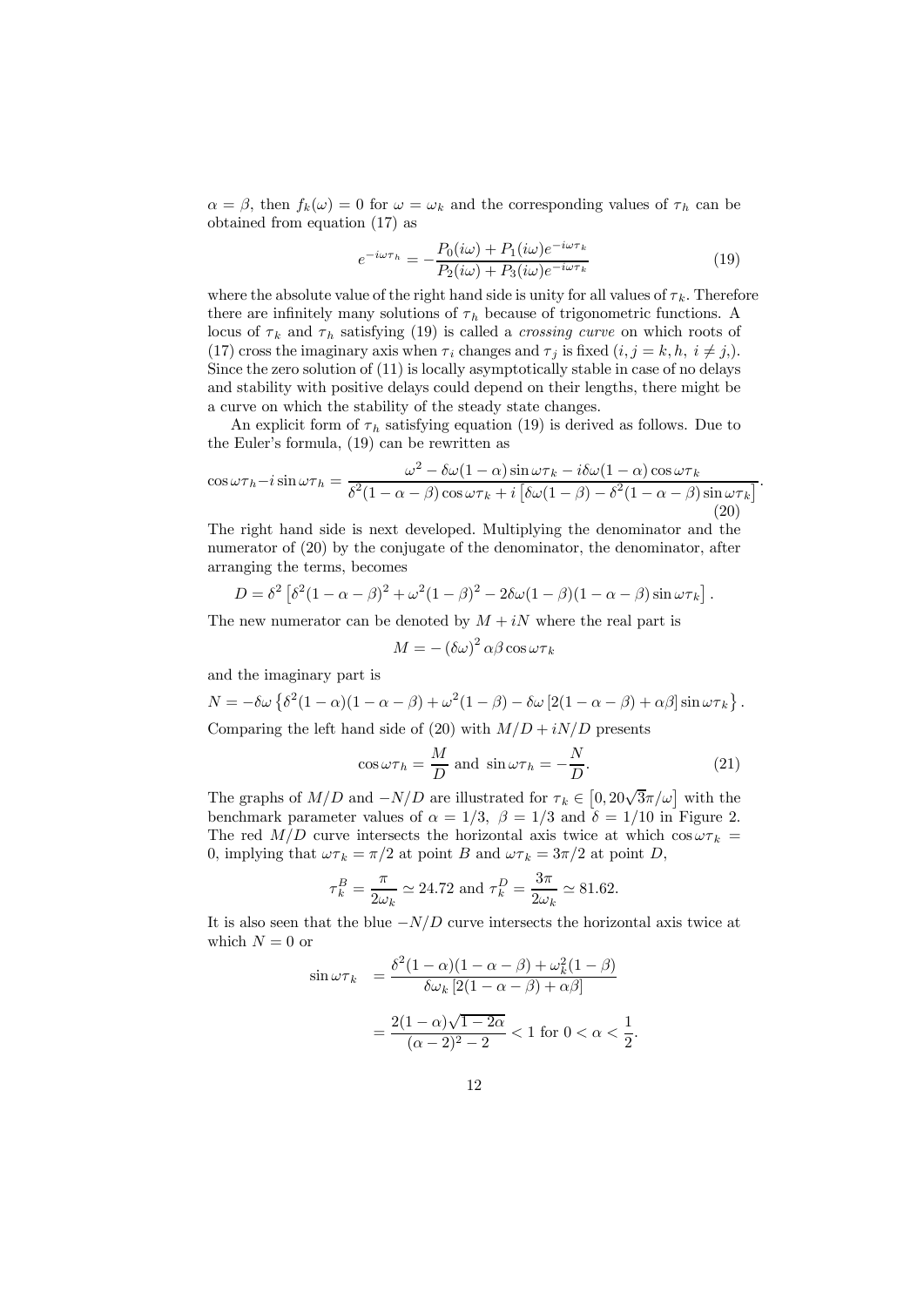Since  $\sin \omega \tau_k$  takes the maximum value at  $\omega \tau_k = \pi/2$ ,  $\sin \omega \tau_k^A = 4\sqrt{3}/7$  and  $\cos \omega \tau_k^A > 0$  at point A and  $\sin \omega \tau_k^B = 4\sqrt{3}/7$  and  $\cos \omega \tau_k^B < 0$  at point B, implying that



Figure 2. Graphs of  $M/D$  (red) and  $-N/D$  (blue)

The interval  $[0, 2\pi/\omega_k]$  is divided into five subintervals by those points. It is observed that  $\cos \omega \tau_h < 0$  and  $\sin \omega \tau_h > 0$  for  $\tau_k \in (0, \tau_k^A)$ . Hence solving  $\cos \omega_k \tau_h = M/D$  and  $\sin \omega_k \tau_h = -N/D$  for  $\tau_h$  yields

$$
\tau_h^c(\tau_k) = \frac{1}{\omega_k} \cos^{-1} \left( \frac{M}{D} \right) \text{ and } \tau_h^s(\tau_k) = \frac{1}{\omega_k} \left[ \pi - \sin^{-1} \left( -\frac{N}{D} \right) \right]. \tag{22}
$$

where the superscripts  $c$  and  $s$  stand for cos and sin, respectively. In the same way,  $\cos \omega_k \tau_h < 0$  and  $\sin \omega_k \tau_h < 0$  for  $\tau_h \in (\tau_k^A, \tau_k^B)$  that present

$$
\tau_h^c(\tau_k) = \frac{1}{\omega_k} \left[ 2\pi - \cos^{-1}\left(\frac{M}{D}\right) \right] \text{ and } \tau_h^s(\tau_k) = \frac{1}{\omega_k} \left[ \pi - \sin^{-1}\left(-\frac{N}{D}\right) \right].
$$
\n(23)

For  $\tau_k \in (\tau_k^B, \tau_k^C)$ ,  $\cos \omega_k \tau_k > 0$  and  $\sin \omega_k \tau_k < 0$  gives

$$
\tau_h^c(\tau_k) = \frac{1}{\omega_k} \left[ 2\pi - \cos^{-1}\left(\frac{M}{D}\right) \right] \text{ and } \tau_h^s(\tau_k) = \frac{1}{\omega_k} \left[ 2\pi + \sin^{-1}\left(-\frac{N}{D}\right) \right].
$$
\n(24)

For  $\tau_k \in (\tau_k^C, \tau_k^D)$ ,  $\cos \omega_h \tau_k > 0$  and  $\sin \omega_h \tau_k > 0$  generating

$$
\tau_h^c(\tau_k) = \frac{1}{\omega_k} \cos^{-1} \left( \frac{M}{D} \right) \text{ and } \tau_h^s(\tau_k) = \frac{1}{\omega_k} \sin^{-1} \left( -\frac{N}{D} \right). \tag{25}
$$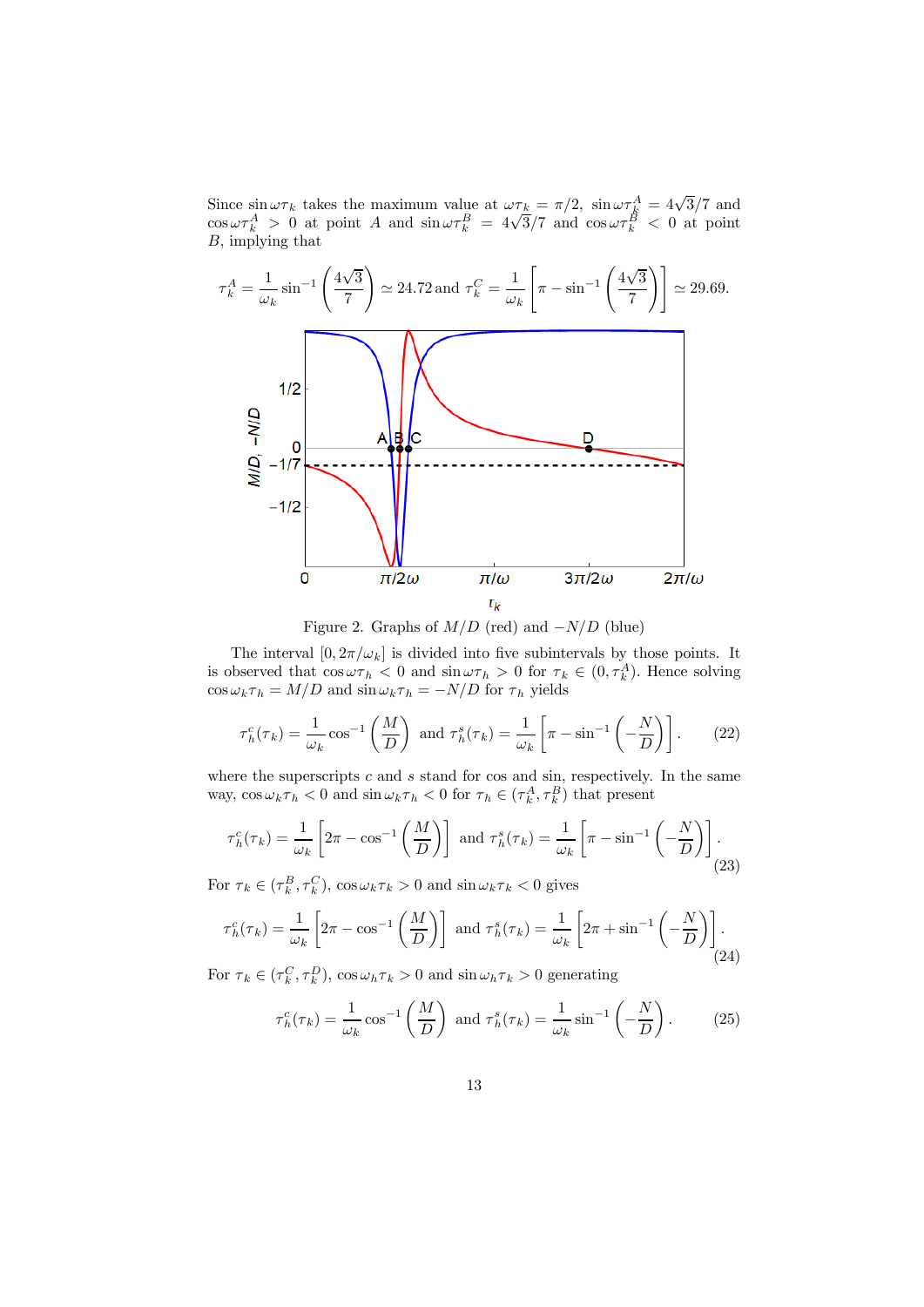Finally, we have  $\cos \omega_h \tau_k < 0$  and  $\sin \omega_h \tau_k > 0$  for  $\tau_k \in (\tau_k^D, 2\pi/\omega_k)$  in which case the signs of the trigonometric functions are the same as in the first case. Hence, from (22)

$$
\tau_h^c(\tau_k) = \frac{1}{\omega_k} \cos^{-1} \left( \frac{M}{D} \right) \text{ and } \tau_h^s(\tau_k) = \frac{1}{\omega_k} \left[ \pi - \sin^{-1} \left( -\frac{N}{D} \right) \right]. \tag{26}
$$

Since  $\tau_h^s(\tau_k) = \tau_h^c(\tau_k)$  holds for any  $\tau_k \in [0, 2\pi/\omega]$ , the solution can be denoted by  $\tau_h(\tau_k)$ .

The locus of  $(\tau_k, \tau_h(\tau_k))$  for  $\tau_k \in [0, 2\pi/\omega]$  constructs the crossing curve in Case I that is illustrated by two black-red curves in Figure 3. More precisely, the upper convex-shaped curve consists of three segments, each of which is described by the black segment (22), the red segment, (23) and the black segment, (24) whereas the lower concave-shaped curve is described by the red segment (25) and the black segment, (26). The results obtained are summarized as follows:

**Theorem 3** If  $B_k(\omega)=0$  and  $\alpha=\beta$ , then the crossing curve is described by the locus of  $(\tau_k, \tau_h(\tau_k))$  where

$$
\tau_h(\tau_k) = \frac{1}{\omega_k} \cos^{-1}\left(\frac{M}{D}\right) \text{ for } \tau_k \in (0, \tau_k^A) \cup (\tau_k^C, \tau_k^D) \cup (\tau_k^D, 2\pi/\omega_k)
$$

and

$$
\tau_h(\tau_k) = \frac{1}{\omega_k} \left[ 2\pi - \cos^{-1}\left(\frac{M}{D}\right) \right] \text{ for for } \tau_k \in (\tau_k^A, \tau_k^B) \cup (\tau_k^B, \tau_k^C).
$$
  

$$
\frac{2\pi}{\omega}
$$
  

$$
\frac{3\pi}{2\omega}
$$
  

$$
\frac{\pi}{2\omega}
$$
  

$$
0
$$
  

$$
0
$$
  

$$
\frac{\pi}{2\omega}
$$
  

$$
\frac{\pi}{2\omega} \frac{\pi}{\omega} \frac{3\pi}{\omega} \frac{2\pi}{2\omega \omega \omega}
$$
  

$$
\tau_h
$$

Figure 3. Crossing curve with  $B_k(\omega)=0$  and  $\alpha = \beta$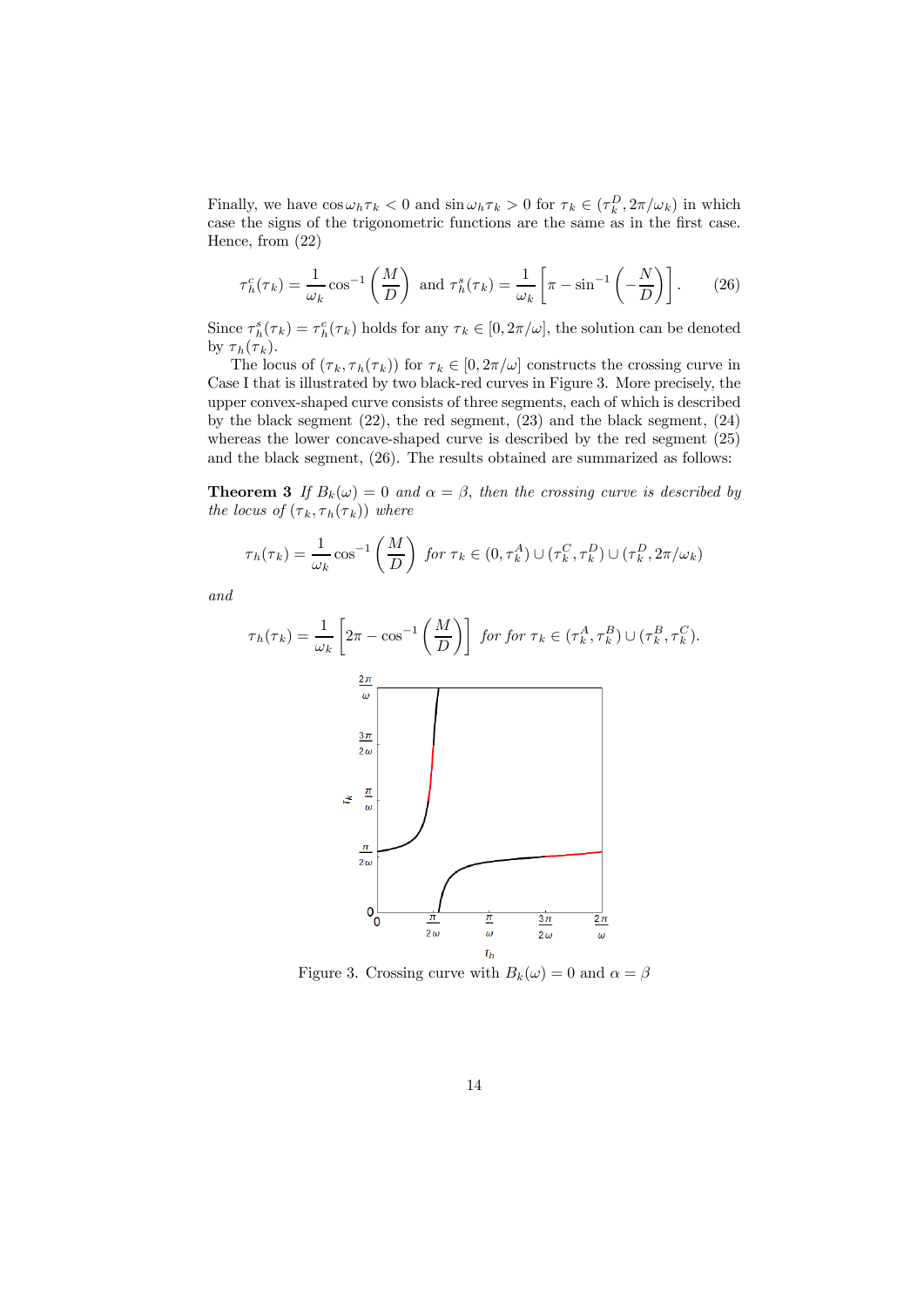# **4.2** Case II:  $|B_k(\omega)|^2 > 0$

We have already shown that  $A_k(\omega)=0$  for any  $\omega\geq 0$  and  $B_k(\omega)\neq 0$  for  $\omega \neq \omega_k$ . Then there exists  $\varphi_k(\omega)$  such that

$$
\varphi_k(\omega) = \arg \left[ P_2 \bar{P}_3 - P_0 \bar{P}_1 \right] = \begin{cases} \frac{\pi}{2} & \text{if } B_k(\omega) > 0 \text{ or } \omega < \omega_k, \\ \frac{3\pi}{2} & \text{if } B_k(\omega) < 0 \text{ or } \omega > \omega_k, \end{cases}
$$

implying that

$$
\sin\left[\varphi_k(\omega)\right] = \frac{B_k(\omega)}{\sqrt{B_k(\omega)^2}} = 1 \text{ and } \cos\left[\varphi_k(\omega)\right] = \frac{A_k(\omega)}{\sqrt{B_k(\omega)^2}} = 0.
$$

Using these relations and the addition theorem, equation (18) can be reduced to

$$
|P_0|^2 + |P_1|^2 - |P_2|^2 - |P_3|^2 = 2\sqrt{B_k(\omega)^2} \cos[\varphi_k(\omega) + \omega \tau_k]
$$
 (27)

that can be rewritten as

$$
\frac{|P_0|^2 + |P_1|^2 - |P_2|^2 - |P_3|^2}{2\sqrt{B_k(\omega)^2}} = \cos\left[\varphi_k(\omega) + \omega\tau_k\right] \le 1.
$$

Hence a sufficient and necessary condition for the existence of  $\tau_k \geq 0$  satisfying the above equation is

$$
\left| |P_0|^2 + |P_1|^2 - |P_2|^2 - |P_3|^2 \right| \le 2\sqrt{B_k(\omega)^2}
$$

or

$$
F(\omega) = \left[ |P_0|^2 + |P_1|^2 - |P_2|^2 - |P_3|^2 \right]^2 - 4B_k(\omega)^2 \le 0.
$$

With the notation of  $x = \omega^2$ , the right hand side of  $F(\omega)$  is reduced to the following form,

$$
F(x) = x4 + a3x3 + a2x2 + a1x + a0
$$
 (28)

where the coefficients are defined as

$$
a_3 = -2\delta^2 \left[ (1 - \alpha)^2 + (1 - \beta)^2 \right],
$$
  
\n
$$
a_2 = \delta^4 \left\{ \left[ (1 - \alpha)^2 - (1 - \beta)^2 \right]^2 - 2(1 - \alpha - \beta) \left[ 4(1 - \alpha)(1 - \beta) + (1 - \alpha - \beta) \right] \right\},
$$
  
\n
$$
a_1 = -2\delta^6 \left( 1 - \alpha - \beta \right)^2 \left[ (1 - \alpha)^2 + (1 - \beta)^2 \right],
$$
  
\n
$$
a_0 = \delta^8 \left( 1 - \alpha - \beta \right)^4.
$$

The factored form of (28) becomes

$$
F(x) = (x - \delta^2) \left( x - \delta^2 (1 - \alpha - \beta)^2 \right) \eta(x) \tag{29}
$$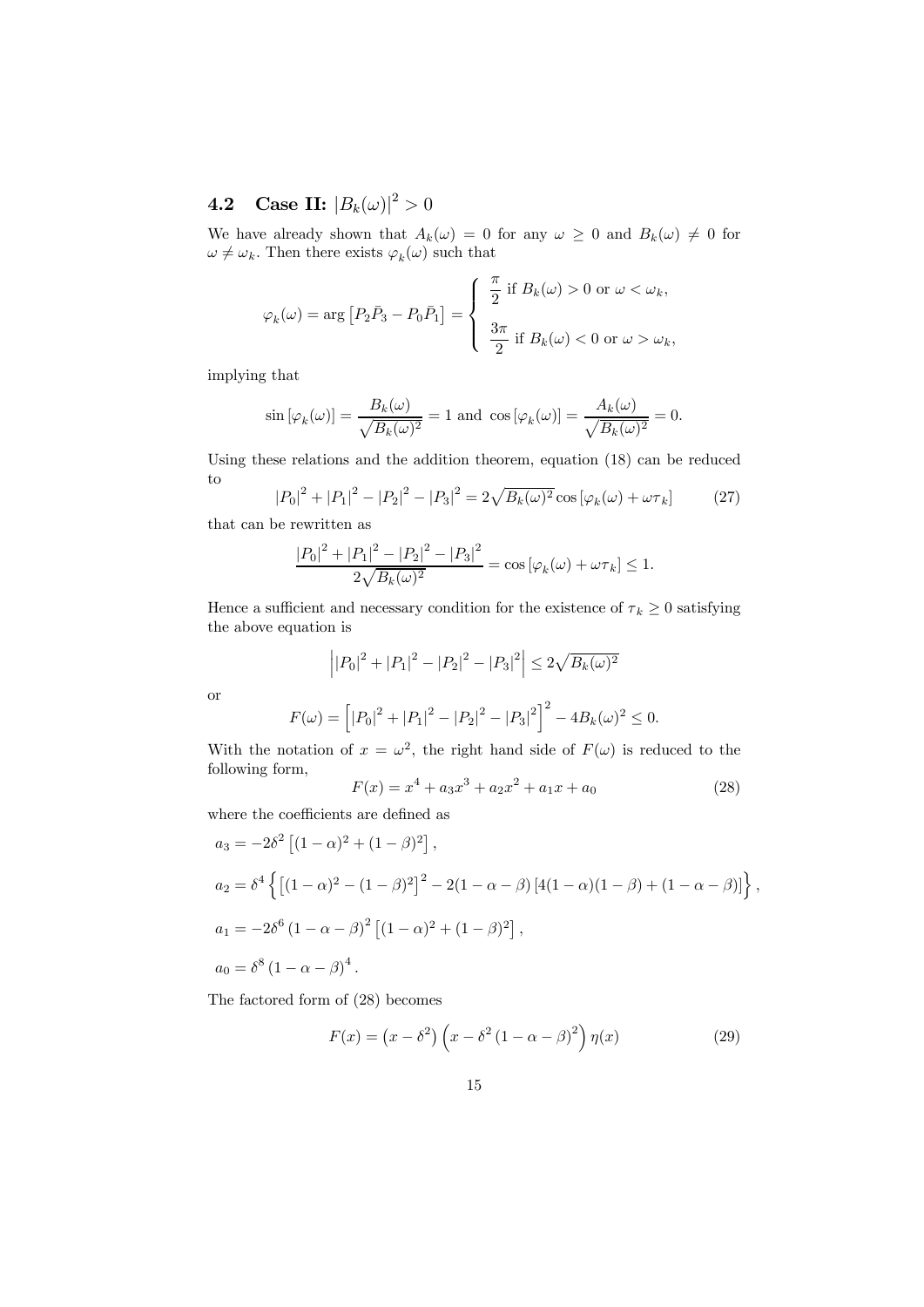where

$$
\eta(x) = x^{2} - \delta^{2} \left[ (\alpha - \beta)^{2} + 2(1 - \alpha - \beta) \right] x + \delta^{4} (1 - \alpha - \beta)^{2}.
$$

Solving  $F(x)=0$  yields four real solutions,

$$
x_1 = \delta^2 > 0,
$$
  
\n
$$
x_2 = \delta^2 (1 - \alpha - \beta)^2 > 0,
$$
  
\n
$$
x_3 = \frac{\delta^2}{2} \left[ (\alpha - \beta)^2 + 2(1 - \alpha - \beta) - (\alpha - \beta) \sqrt{(\alpha - \beta)^2 + 2(1 - \alpha - \beta)} \right],
$$
  
\n
$$
x_4 = \frac{\delta^2}{2} \left[ (\alpha - \beta)^2 + 2(1 - \alpha - \beta) + (\alpha - \beta) \sqrt{(\alpha - \beta)^2 + 2(1 - \alpha - \beta)} \right].
$$

It is to be notice that  $\eta(0) > 0$  and  $\eta'(0) < 0$  implying  $x_3 < x_4$  with  $\eta'(x_3) < 0$ and  $\eta'(x_4) > 0$  if  $\alpha > \beta$  and the inequalities are reversed if  $\alpha < \beta$ . In the following, we suppose  $\alpha > \beta$  only for the sake of convenience. It is clear that  $x_1 > x_2 > 0$  as  $1 > \alpha + \beta$ ,  $\alpha > 0$  and  $\beta > 0$  are already assumed. Further substituting  $x_1$  and  $x_2$  into  $\eta(x)$  gives

$$
\eta(x_1) = 4\delta^2 \alpha \beta > 0
$$
 and  $\eta(x_2) = 4\delta^2 \alpha \beta (1 - \alpha - \beta)^2 > 0$ .

The derivative of  $\eta(x)$  evaluated at  $x = x_1$  is

$$
\eta'(x_1) = \delta^2 \left[ 2(\alpha + \beta) - (\alpha - \beta)^2 \right] > 0
$$

where the inequality is due to

$$
2(\alpha + \beta) - (\alpha - \beta)^2 > 2(\alpha + \beta) - (\alpha + \beta)^2 = (\alpha + \beta)(2 - \alpha - \beta) > 0.
$$

The derivative of  $\eta(x)$  evaluated at  $x = x_2$  is

$$
\eta'(x_2) = 2\delta^2 (1 - \alpha - \beta)^2 - \delta^2 [(\alpha - \beta)^2 + 2(1 - \alpha - \beta)]
$$
  
=  $-\delta^2 [2(1 - \alpha - \beta)(\alpha + \beta) + (\alpha - \beta)^2] < 0.$ 

Then

$$
\eta(x_1) > 0
$$
 and  $\eta'(x_1) > 0$  implying that  $x_4 < x_1$ 

and

$$
\eta(x_2) > 0
$$
 and  $\eta'(x_2) < 0$  implying that  $x_2 < x_3$ .

Therefore we have

$$
0 < x_2 < x_3 < x_4 < x_1.
$$

Let  $\omega_i$  be a positive solution of  $x_i = \omega^2$ , then

$$
0<\omega_2<\omega_3<\omega_4<\omega_1.
$$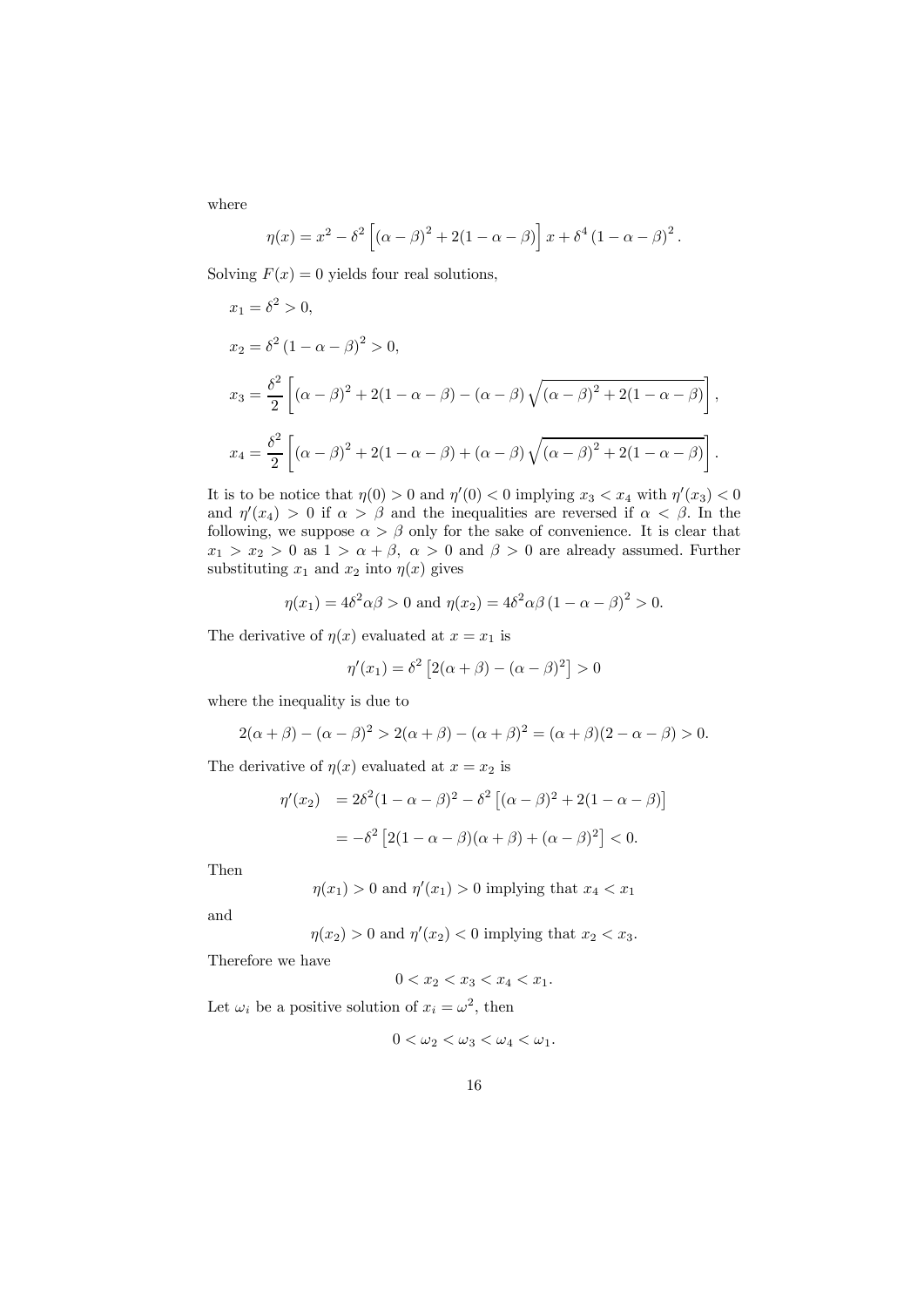The interval union  $[\omega_2, \omega_3] \cup [\omega_4, \omega_1]$  is denoted by  $\Omega$  in which  $F(\omega) \leq 0$ . Let us define  $\psi_k(\omega)$  by

$$
|P_0|^2 + |P_1|^2 - |P_2|^2 - |P_3|^2 = 2\sqrt{B_k(\omega)^2} \cos[\psi_k(\omega)] \tag{30}
$$

or

$$
\psi_k(\omega) = \cos^{-1}\left[\frac{|P_0|^2 + |P_1|^2 - |P_2|^2 - |P_3|^2}{2\sqrt{B_k(\omega)^2}}\right].
$$

Comparing the right hand side of (27) with that of (30) presents

$$
\tau_{k,m}^{\pm}(\omega) = \frac{1}{\omega} \left[ \pm \psi_k(\omega) - \varphi_k(\omega) + 2m\pi \right]. \tag{31}
$$

Returning to (16), we can see that it can be alternatively written as

$$
(P_0 + P_2 e^{-i\omega \tau_h}) + (P_1 + P_3 e^{-i\omega \tau_h}) e^{-i\omega \tau_k} = 0.
$$
 (32)

The similarity of (32) to (17) is clear. Hence, in the similar way to deriving  $\tau_{k,m}^{\pm}(\omega)$ , we can define the critical values of  $\tau_h$  as

$$
\tau_{h,n}^{\pm}(\omega) = \frac{1}{\omega} \left[ \pm \psi_h(\omega) - \varphi_h(\omega) + 2n\pi \right] \tag{33}
$$

where

$$
A_h(\omega) = \text{Re} [P_1 \bar{P}_3 - P_0 \bar{P}_2] = 0,
$$
  
\n
$$
B_h(\omega) = \text{Im} [P_1 \bar{P}_3 - P_0 \bar{P}_2] = \delta \omega [\delta^2 (1 - \alpha)(1 - \alpha - \beta) - \omega^2 (1 - \beta)],
$$
  
\n
$$
\psi_h(\omega) = \cos^{-1} \left[ \frac{|P_0|^2 - |P_1|^2 + |P_2|^2 - |P_3|^2}{2\sqrt{B_h(\omega)^2}} \right]
$$

and

$$
\varphi_h(\omega) = \arg \left[ P_1 \bar{P}_3 - P_0 \bar{P}_2 \right] = \begin{cases} \frac{\pi}{2} & \text{if } B_h(\omega) > 0 \text{ or } \omega < \omega_h, \\ \frac{3\pi}{2} & \text{if } B_h(\omega) < 0 \text{ or } \omega > \omega_h \end{cases}
$$

with  $\omega_h$  being the positive solution of  $B_h(\omega)=0$ .

In case of  $B_h(\omega)=0$ , we solve (32) to have

$$
e^{-i\omega\tau_k} = \frac{P_0 + P_2 e^{-i\omega\tau_k}}{P_1 + P_3 e^{-i\omega\tau_k}}.
$$
\n(34)

Two remarks should be addressed. First, as in the same way as to derive  $\tau_h(\tau_k)$ from equation (19), we can obtain  $\tau_k(\tau_h)$  and the crossing curve  $(\tau_k(\tau_h), \tau_h)$ from equation (34). Secondly, noticing that (19) and (34) are different equations derived from the same equation (17), we can see that the crossing curve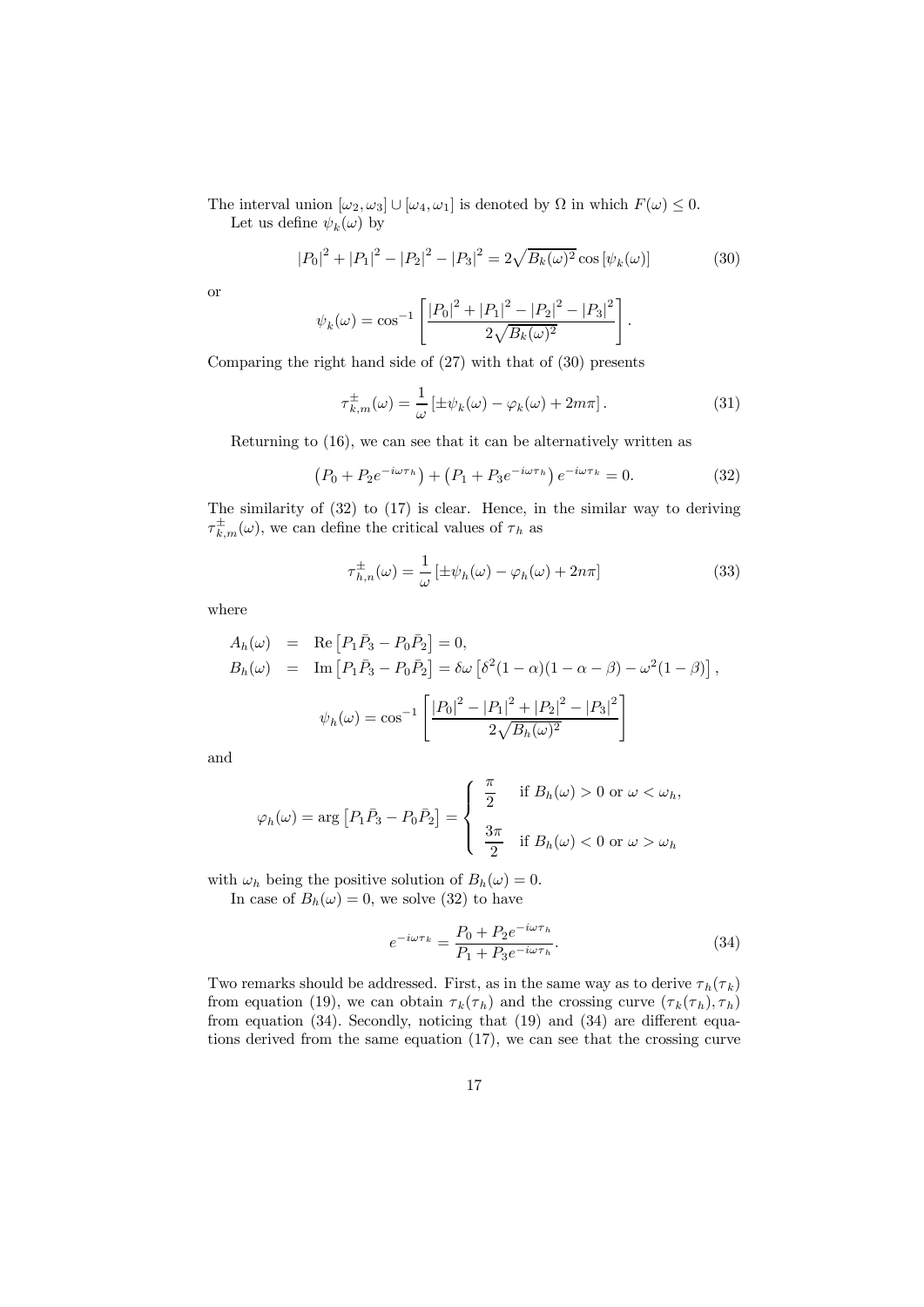$(\tau_k(\tau_h), \tau_h)$  is identical with the crossing curve  $(\tau_h(\tau_k), \tau_k)$ . In case of  $B_h(\omega) \neq$ 0, we can define critical values of  $\tau_h$ . To define  $\psi_h(\omega)$ , we need a condition similar to  $F(\omega) \leq 0$ , that is,

$$
G(\omega) = \left[ |P_0|^2 - |P_1|^2 + |P_2|^2 - |P_3|^2 \right]^2 - 4B_h(\omega)^2 \le 0.
$$

Since it can be shown that  $F(\omega) = G(\omega)$ , solutions of  $F(\omega) = 0$  and  $G(\omega) = 0$ are identical.

Under Assumption 1, we have

$$
\omega_k = \omega_h = \omega_3 = \omega_4 = \delta \sqrt{1 - 2\alpha}.
$$

Hence, for  $\omega < \omega_k = \omega_h$ ,  $\varphi_k(\omega) = \varphi_h(\omega) = \pi/2$ . The blue and red curves in Figure 4 are the stability switching curves and described, respectively, by

$$
\left(\tau_{k,0}^+(\omega),\tau_{h,1}^-(\omega)\right) \text{ for } \omega \in [\omega_2, \omega_3]
$$

and

$$
\left(\tau_{k,0}^-(\omega),\tau_{h,1}^+(\omega)\right)\text{ for }\omega\in[\omega_2,\omega_3].
$$

In the same way, for  $\omega > \omega_k = \omega_h$ ,  $\varphi_k(\omega) = \varphi_h(\omega) = 3\pi/2$ . The green and orange curves are also the stability switching curves and described, respectively, by

$$
\left(\tau_{k,1}^+(\omega),\tau_{h,1}^-(\omega)\right) \text{ for } \omega \in [\omega_4, \omega_1]
$$

and

$$
\Big(\tau_{k,1}^-(\omega),\tau_{h,1}^+(\omega)\Big)\;\;\text{for}\;\omega\in[\omega_4,\omega_1].
$$

As can be seen in Figure 4, these curves construct an egg-shaped closed curve. Since equations (31) and (33) indicate that  $m$  is a horizontal shift parameter and  $n$  is a vertical shift parameter, increasing the value of  $m$  shifts the closed curve rightward and increasing the value of n shifts the closed curve upward. The result obtained so far is summarized as follows:

**Theorem 4** From  $(31)$  and  $(33)$ , the following pairs of delays,

$$
\left\{ \left( \tau_{k,m}^{\pm}(\omega), \tau_{h,n}^{\mp}(\omega) \right) \mid \omega \in \Omega \right\}
$$

construct the set of all crossing curves on the  $(\tau_k, \tau_h)$  plane for equations (10).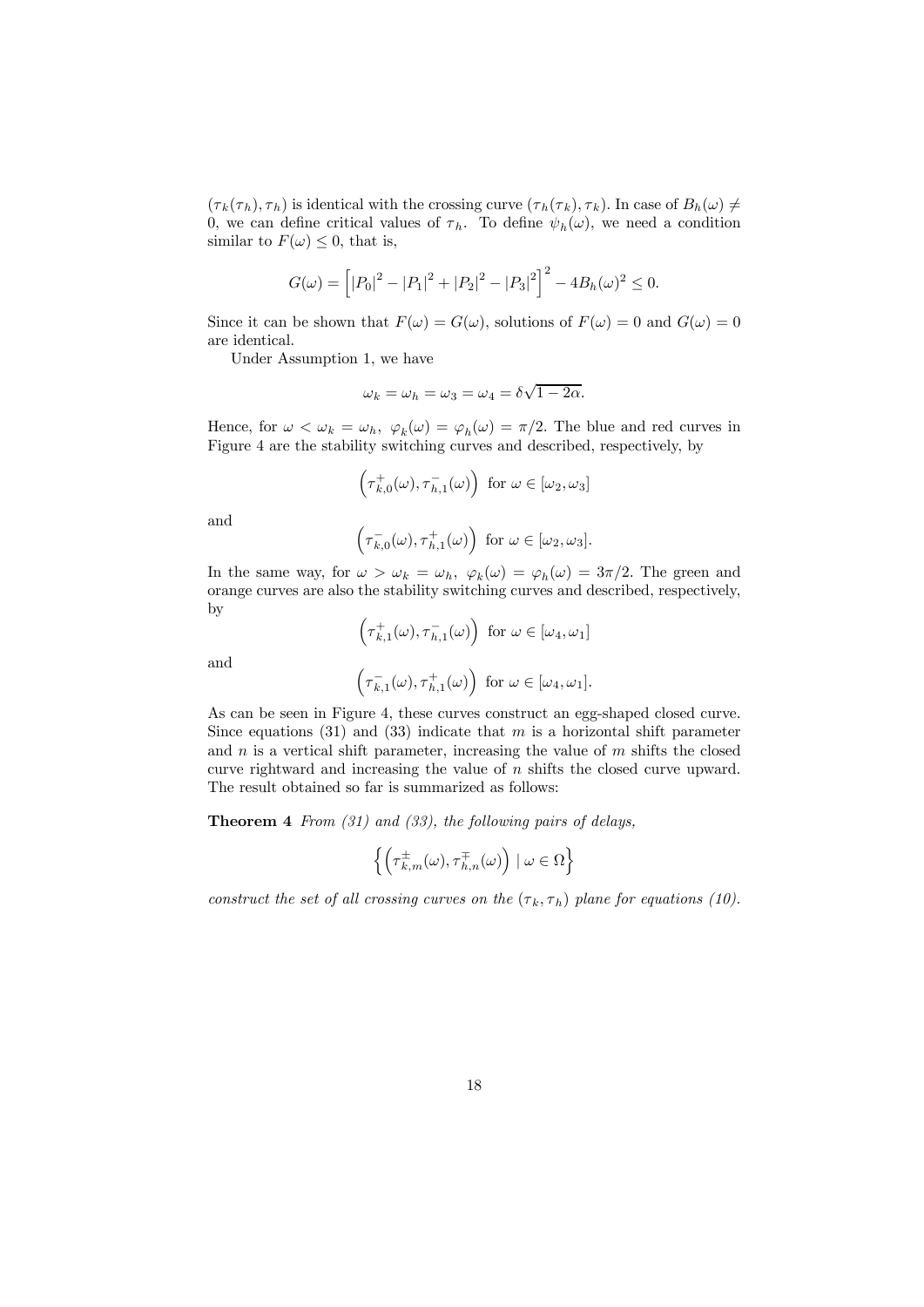

Figure 4. Crossing curve with  $B_k(\omega) \neq 0$  and  $\alpha = \beta$ 

The stability switching curve under Assumption 1 is obtained by placing Figure 3 over Figure 4 which is illustrated in Figure 5(A). It has been confirmed that the stationary point without delays is locally asymptotically stable. Hence the stability region is the region including the origin (i.e.,  $\tau_k = \tau_h = 0$ ) and surrounded by the two black, orange and green curves. The real parts of the characteristic roots are negative for  $\tau_k$  and  $\tau_h$  in the stability region. If a pair of the delay is selected from this region, then the steady state of the delay system (10) is locally asymptotically stable. If the pair crosses one of the boundary segments, then the real parts of one pair of characteristic roots become positive and thus the stationary state loses stability. The boundary of the stability region is called the stability switching locus. The stability region and the switching curve without Assumption 1 is also numerically illustrated in Figure 5(B) in which  $\alpha = 3/10$  and  $\beta = 1/3$ . The stability region is surrounded by the blue, orange and green curves. It can be seen that the symmetric stability region in Figure 5(A) is distorted by the asymmetry of  $\alpha$  and  $\beta$ . The dotted horizontal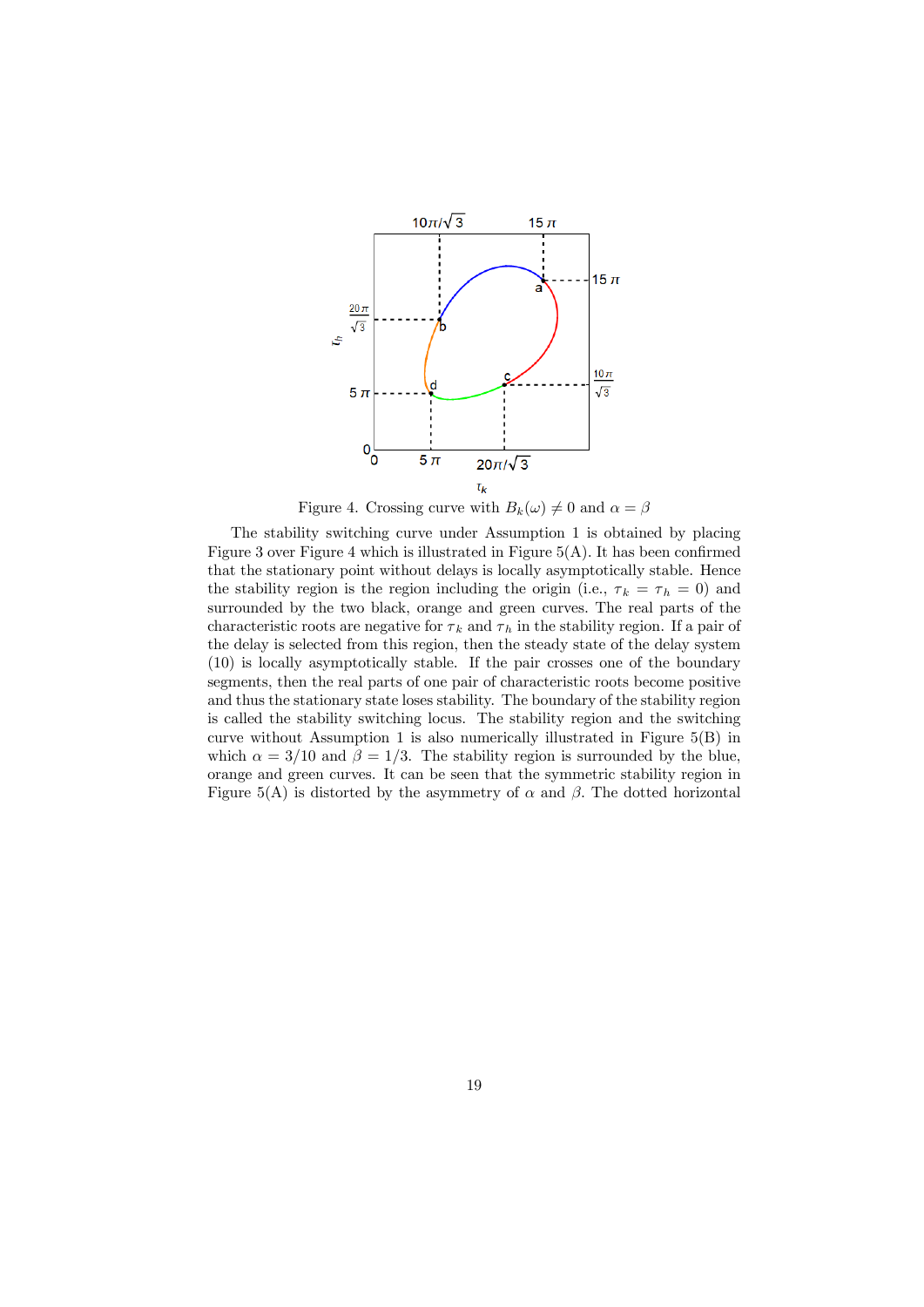lines are referred in Section 5.



Figure 5. The stability switching curves

## 5 Numerical Simulations

We numerically justify the validity of the analytical results obtained in the previous sections. We mainly perform numerical simulations with the symmetric parameter values,

$$
\alpha = \beta = 1/3, \ \delta = 1/10 \text{ and } s_h = s_k = 1/3
$$

and the asymmetric parameters,

$$
\alpha = 3/10 < \beta = 1/3, \delta = 1/10
$$
 and  $s_h = s_k = 1/3$ .

Given initial values of physical and human capital and constant initial functions,

$$
k(t) = k^* + 0.1
$$
 and  $h(t) = h^* + 0.1$  for  $t \le 0$ ,

we run the delay system (10) for  $0 \le t \le T$  (T = 5,000).  $k^*$  and  $h^*$  are the steady state given in (6). The first numerical results are given in Figure 6 in which two bifurcation diagrams are represented, one with the symmetric parameters  $\alpha = \beta$  in Figure 6(A) and the other with the asymmetric parameters  $\alpha < \beta$  in Figure 6(B). The value of  $\tau_k$  increases along the horizontal dotted line at  $\tau_h = 5\pi$  in both figures. In case of  $\alpha = \beta$ , the dotted line crosses the stability switching curve three times at points  $a_0$ ,  $a_1$  and  $a_2$  where the corresponding values<sup>4</sup> of  $\tau_k$  are

$$
\tau_k^{a_0} = 5\pi \simeq 15.71, \ \tau_k^{a_1} \simeq 30.32, \ \tau_k^{a_2} \simeq 34.25.
$$

<sup>&</sup>lt;sup>4</sup>Returning to equation (21), we solve  $\cos 5\pi \omega = M/D$  for  $\tau_k$  to obtain this critical value.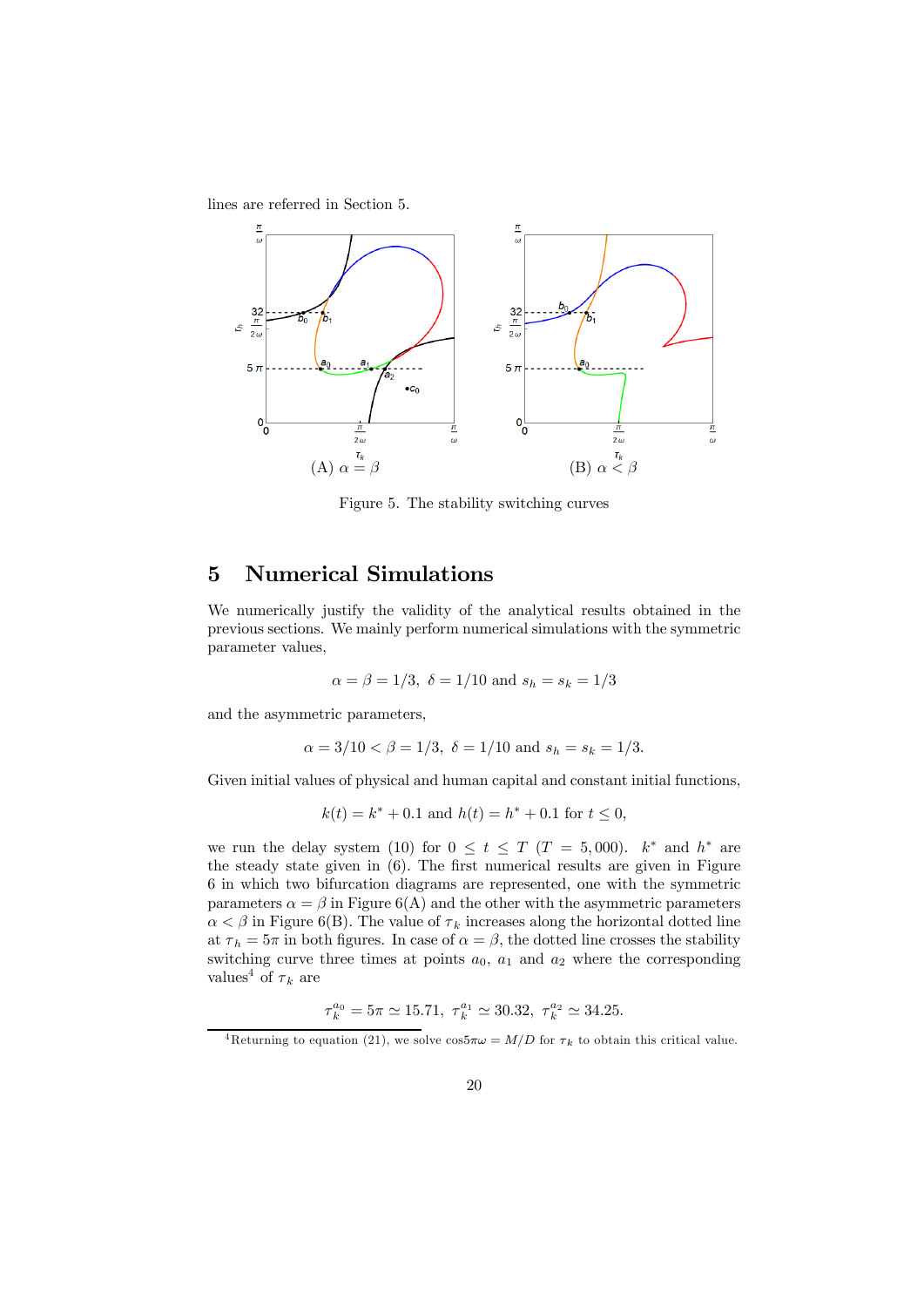It is seen that the steady state loses stability at point  $a_0$  and replaced with oscillatory behavior. However, oscillation rapidly increases and sooner or later loses its economic meaning. When the value of  $\tau_k$  gets closer to point  $a_1$ , oscillation rapidly disappears and the steady state regains stability. Further increasing the value of  $\tau_k$  leads to stability loss again at  $\tau_k = \tau_k^{a_2}$  and no stability regain occurs for  $\tau_k > \tau_k^{a_2}$ . Qualitatively different bifurcation scenario is seen in Figure 6(B) in which the stability loss takes place at point  $a_0$  with  $\tau_k^{a_0} = 5\pi$  and oscillations emerge for larger values of  $\tau_k$ . If we increase the value of the delay along the diagonal in Figure  $6(A)$ , then we obtain a numerical example generated by onedelay model (10) with  $\tau_k = \tau_h$ . In the same way as described in Figure 6(A), the steady state of the one-delay model loses stability at point  $a_0$  and becomes unstable for larger values of the common delay because the critical value of the delay in Theorem 3 is, under the symmetric parameters,

$$
\tau_{+,0} = \frac{\pi}{2\omega_+} = 5\pi
$$
 with  $\omega_+ = \delta = \frac{1}{10}$ .

.



Figure 6. Bifurcation diagrams

In the second example, we examine what dynamics emerges for  $\tau_k \in (\tau_k^{a_0}, \tau_k^{a_1})$ with  $\tau_h = 5\pi$ . For  $\tau_k^{19} = 19$  in Figure 6(A), a trajectory starting in the neighborhood of the steady state is oscillatory and moves away. In consequence, either  $k(t)$  or  $h(t)$  might take a negative value, implying the loss of economic meaning. This is because the model has only weak nonlinearities that are not enough for preventing trajectories from being negative. One divergent example is given in Figure 7 in which the trajectory takes  $h(t) \approx 0.0097$  at  $t = 1883.22$ and  $h(t) \approx -0.015$  at  $t = 1883.23$ . It is numerically confirmed that the delay model (10) generates infeasible global dynamics for any  $\tau_k$  in the first unstable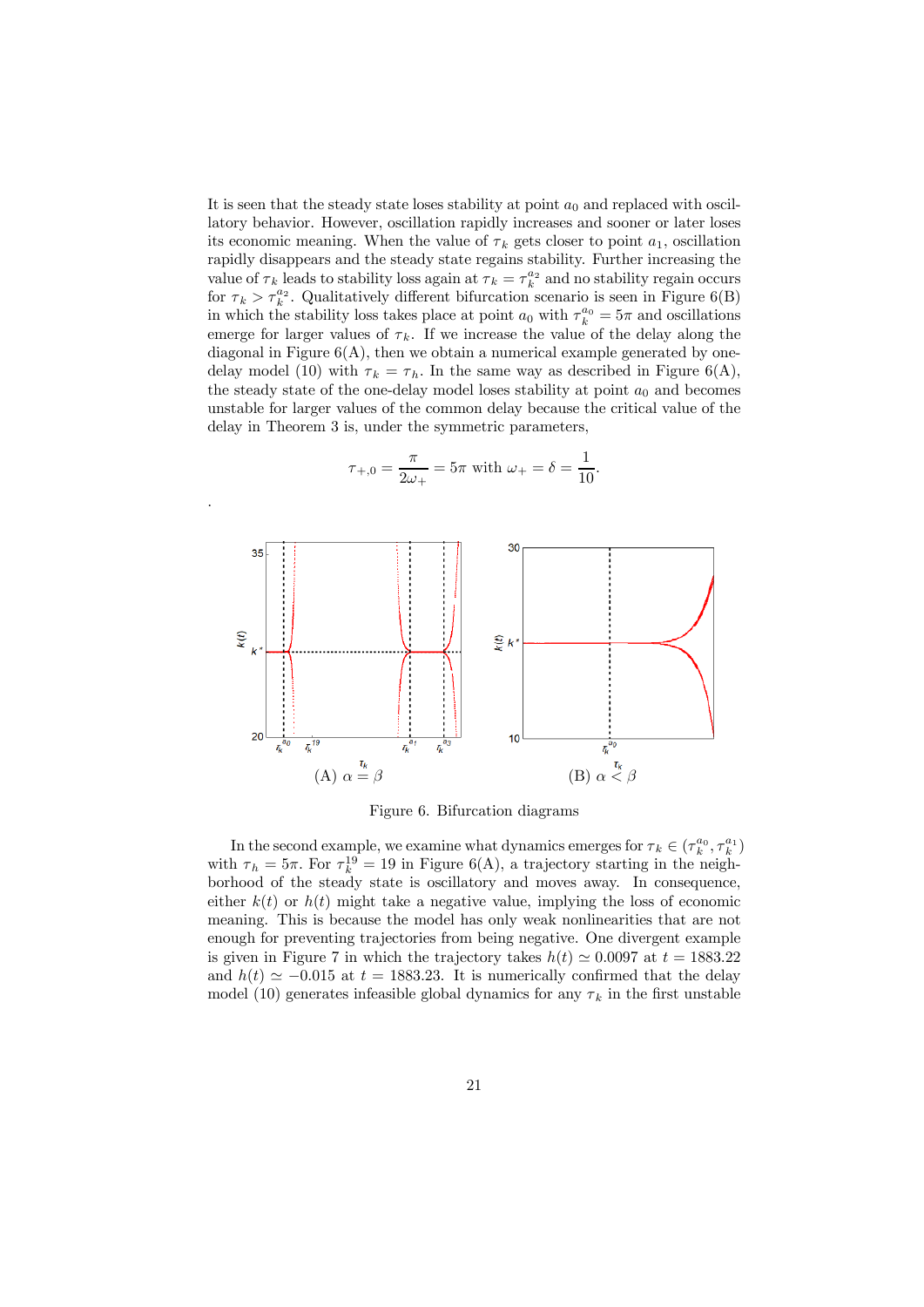

Figure 7. Divergent dynamics with  $\tau_k = 19$  and  $\tau_h = 5\pi$ 

The third example concerns with the birth of a bounded limit cycle for  $\tau_k > \tau_k^{a_2}$ . Figure 8(A) illustrates a bifurcation diagram with respect to  $\tau_k$  for  $\tau_k \in (34, 42.7)$ , the second unstable interval, in which the delay model gives rise to a limit cycle when the stability is lost. It is also numerically confirmed that the model generates negative dynamics for  $\tau_k > 42.7$  so there is no need for further simulations. In Figure 8(B), the birth of a limit cycle is seen in the  $(h, k)$  plane when  $\tau_k = 38$ .



Figure 8. Emergence of limit cycles with  $\tau_h = 5\pi$  and  $\tau_k \geq \tau_k^{a_2}$ 

In the fourth example, the value of  $\tau_h$  is increased to 32 from  $5\pi$  and the value of  $\tau_k$  is increased along the horizontal dotted line. The bifurcation diagrams is given in Figure 9 in which the steady state is unstable for smaller values of  $\tau_k$ , gains stability at point  $b_0$  and loses stability at point  $b_1$ . The corresponding values of  $\tau_k$  are

$$
\tau_k^{b_0} \simeq 10.72
$$
 and  $\tau_k^{b_1} \simeq 16.29$ .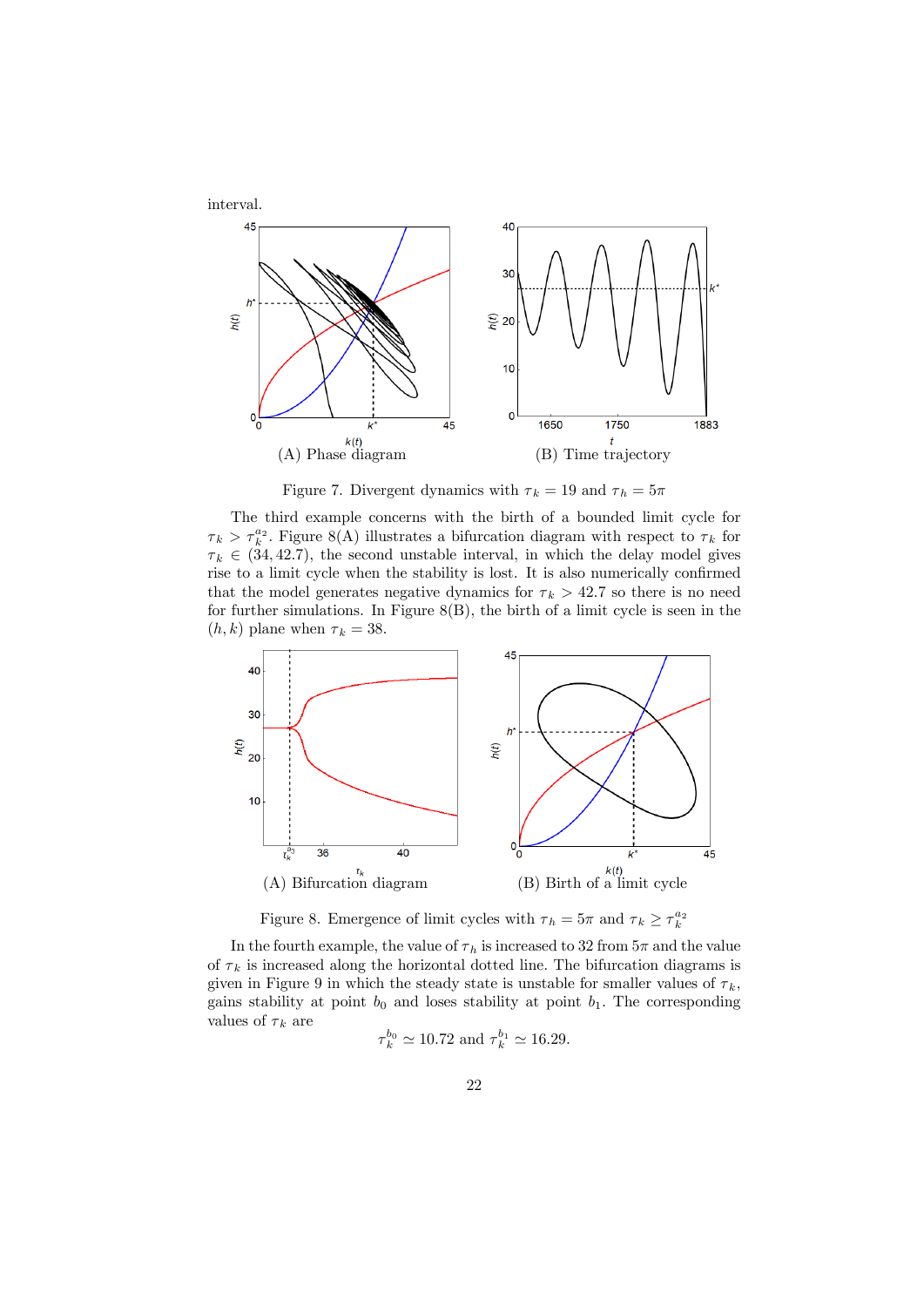It is seen that the limit cycles for  $\tau_k < \tau_k^{b_0}$  are bounded which are economically meaningful. However the limit cycles for  $\tau_k > \tau_k^{b_1}$  are rapidly divergent and therefore lose economic meaning.



Figure 9. Bifurcation diagram along  $\tau_h = 32$ 

The last example is illustrated in Figure  $10(A)$  which is a part of a bifurcation diagram with respect to  $\tau_k \in (38, 40.9)$  in the neighborhood of point  $c_0$  in Figure 5, taking  $\tau_h = 10$ . It is seen that complicated dynamics involving chaotic oscillations emerges for larger values of  $\tau_k$ .



Figure 10. Birth of complicated dynamics;  $\tau_k = 40.8$  and  $\tau_h = 10$ 

### 6 Concluding Remarks

A delay extended Solow model was developed in which a Cobb-Douglas production function had three factors, physical capital, human capital and labor. Output was used for investment in physical capital as well as for human capital and consumption. A crucial element of the model was the assumption that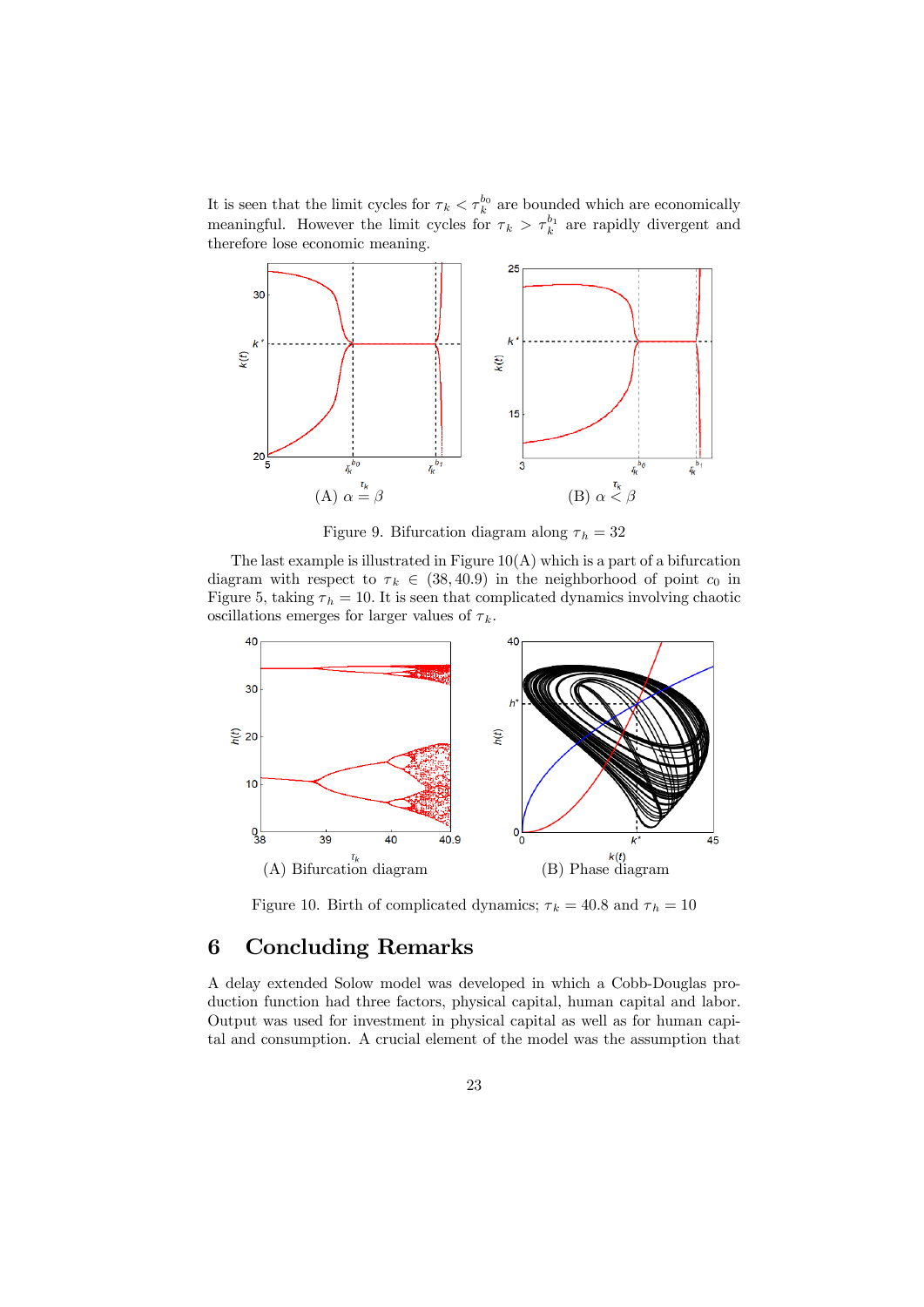construction of the new capitals was delayed due to a gestation time in physical capital and a maturation time in human capital. A stability switching curve on which stability is lost was analytically derived. The theoretical results were numerically confirmed and the study suggests that the delays could be source of endogenous fluctuations. One drawback of the model is that it could not prevent unstable trajectories from being negative maybe due to insufficient nonlinearities of the model.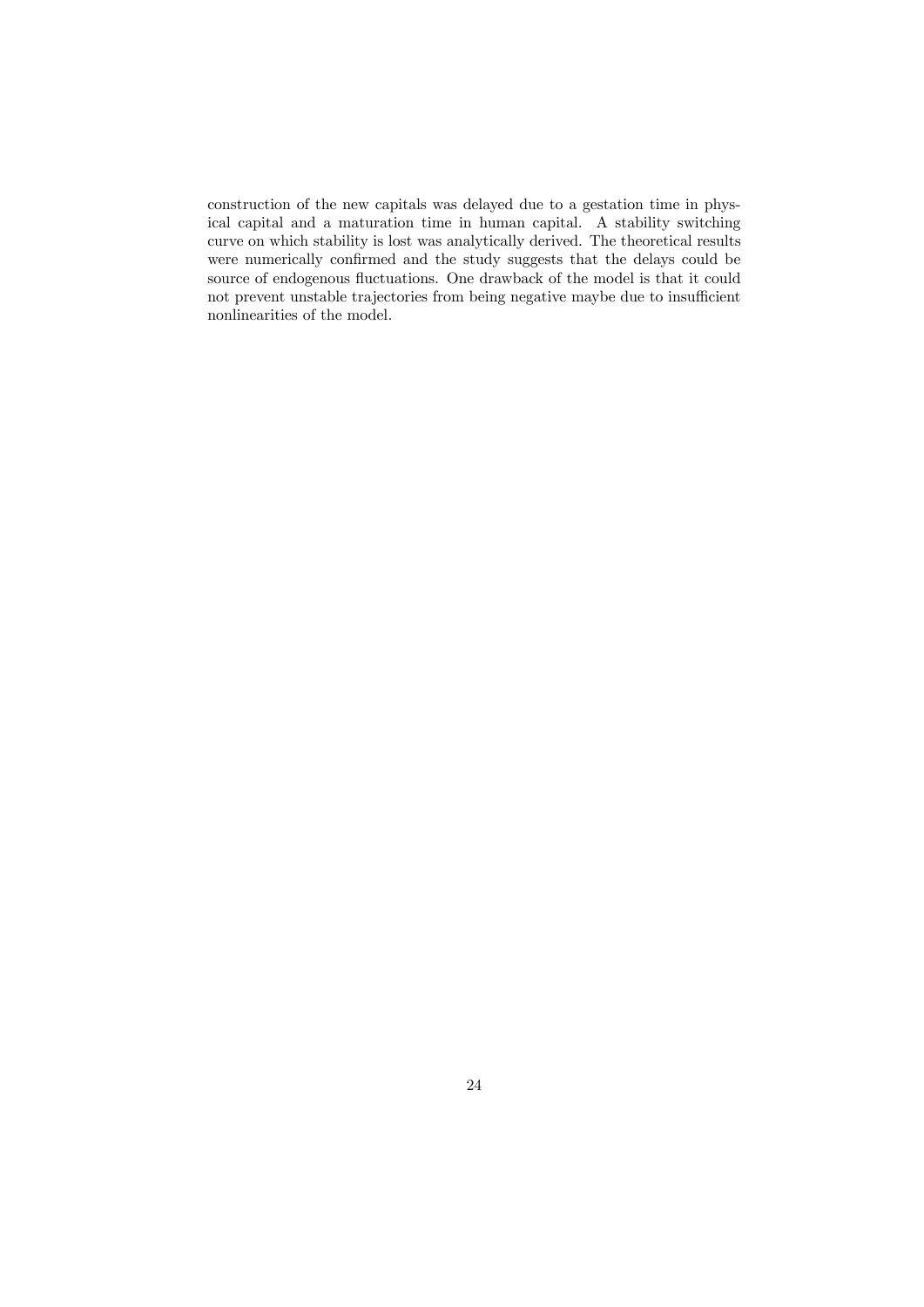- Dinuopolos, E. and Thompson, P., Reassessing the empirical validity of the human capital augmented neoclassical growth model, Journal of Evolutionary Economics, 9, 135-154, 1999.
- Domer, E., Capital expansion, rate of growth, and employment, Econometrica, 14, 137-147, 1946.
- Goodwin, R., The nonlinear accelerator and the persistence of business cycle, Econometrica, 19, 1-17, 1951.
- Greiner, A., Semmler, W. and Gone, G., Economic growth: a time series perspective, Princeton University Press, 2005.
- Guerrini, L., Matsumoto, A. and Szidarovszky, F., Delay Cournot duopoly models revisited, Chaos 28, 093113, 2018.
- Guerrini, L., Matsumoto, A. and Szidarovszky, F., Neoclassical growth model with two fixed delays, forthcoming in *Metroeconomica*, 2019.
- Hall, J. and Jones, C., Why do some countries produce so much more output per worker than others?, Quarterly Journal of Economics, 83-115, 1999.
- Harrod, R., An essay in dynamic theory, Economic Journal, 49, 14-33, 1939.
- Jones, C., Introduction to economic growth, Norton, 1998.
- Jones, C., Time series tests of endogenous growth models, *Quarterly Journal* of Economics, 110, 495-525, 1995.
- Kaldor, N., A model of the trade cycle, Economic Journal, 50, 78-92, 1940.
- Kalecki, M., A Macroeconomic theory of business cycle, Econometrica, 3, 327- 344, 1935.
- Klenow, P. and Rodriguez-Clare, A., The neoclassical revival in growth economics: has it gone too far? In Bernanke, B. S. and Totemberg J. J., (eds.) NBER Macroeconomic Annual, 73-103. MIT Press, Cambridge, MA, 1998.
- Kydland, F. and Prescot, E., Time to build and aggregate fluctuations, Econometrica, 50, 1345-1370, 1982.
- Li, X. and Wang, E., Stability analysis of delay differential equations with two discrete delays, Canadian Applied Mathematics Quarterly, 20, 519-532, 2012.
- Mankiw, N., Romer, D. and Weil, D., A contribution to the empirics of economic growth, Quarterly Journal of Economics, 107(2), 407-437, 1992.
- Matsumoto, A. and Szidarovszky, F., Dynamic oligopolies with time delays, Springer-Verlag, Tokyo, 2018.